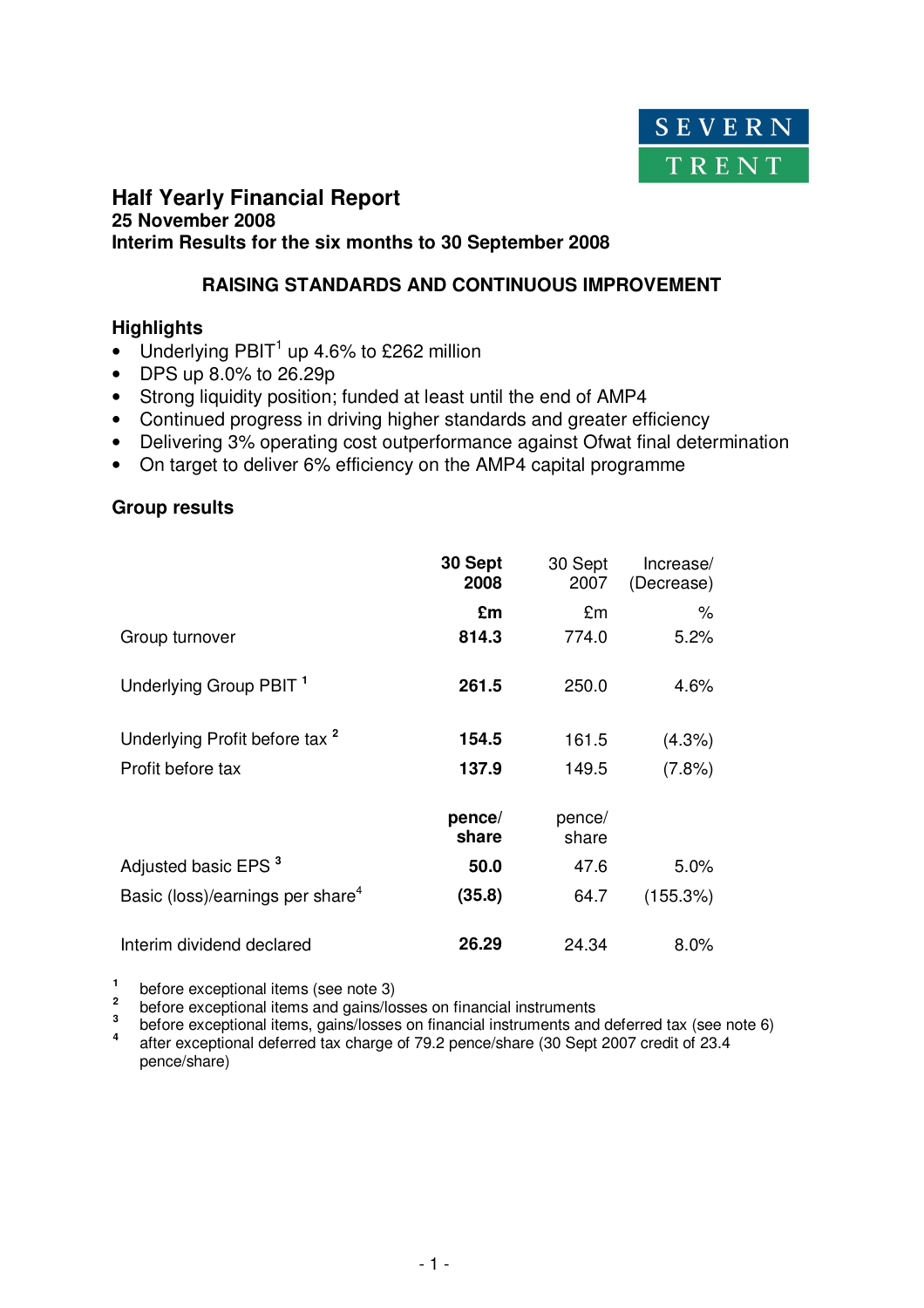## **Sir John Egan, Chairman Severn Trent Plc, said:**

"I am pleased to report today on a period of good progress. We are delivering our plans to raise standards and drive efficiency through our focus on continuous improvement in all processes. Given this momentum, I am delighted to announce, in line with our policy, an 8.0% increase in the interim dividend to 26.29p."

#### **Tony Wray, Chief Executive Severn Trent Plc, said:**

"These results demonstrate continuing improvement across the business. We continue to improve customer service standards, maintain an improved level of leakage performance and drive sustained reductions in customer supply interruptions and sewer flooding. We are on track to outperform against Ofwat's determination for operating costs by around 3% for the full year and to deliver our capital programme for the remainder of the period, while achieving around 6% capital efficiencies compared to Ofwat's determination for 2005-10.

"While continuing to improve, we still have further to go as we strive for upper quartile performance across our 20 Key Performance Indicators. We remain committed to raising standards still higher and investing further in improving operational efficiency, because we believe that this approach will deliver improved customer service and enhanced shareholder value. I believe we are now better placed to satisfy the expectations of our customers, regulators and shareholders."

#### **Enquiries:**

| <b>Tony Wray</b><br><b>Chief Executive</b>          |                           | Severn Trent Plc 0207 353 4200 (on the day)<br>0121 722 4938 |
|-----------------------------------------------------|---------------------------|--------------------------------------------------------------|
| Mike McKeon<br><b>Finance Director</b>              |                           | Severn Trent Plc 0207 353 4200 (on the day)<br>0121 722 4319 |
| Peter Gavan<br>Director of External Affairs         |                           | Severn Trent Plc 0207 353 4200 (on the day)<br>0121 722 4310 |
| Venetia Cooper<br><b>Investor Relations Manager</b> |                           | Severn Trent Plc 0207 353 4200 (on the day)<br>0121 722 4523 |
| Peter Hewer<br>Mal Patel                            | Tulchan<br>Communications | 0207 353 4200                                                |

#### **Interim Results Presentation and Webcast**

There will be an interim results presentation at 9:30am on Tuesday 25 November 2008. This presentation, together with the presentation slides, will be available as a simultaneous webcast on the Severn Trent web site (www.severntrent.com) and will remain on the web site for subsequent viewing.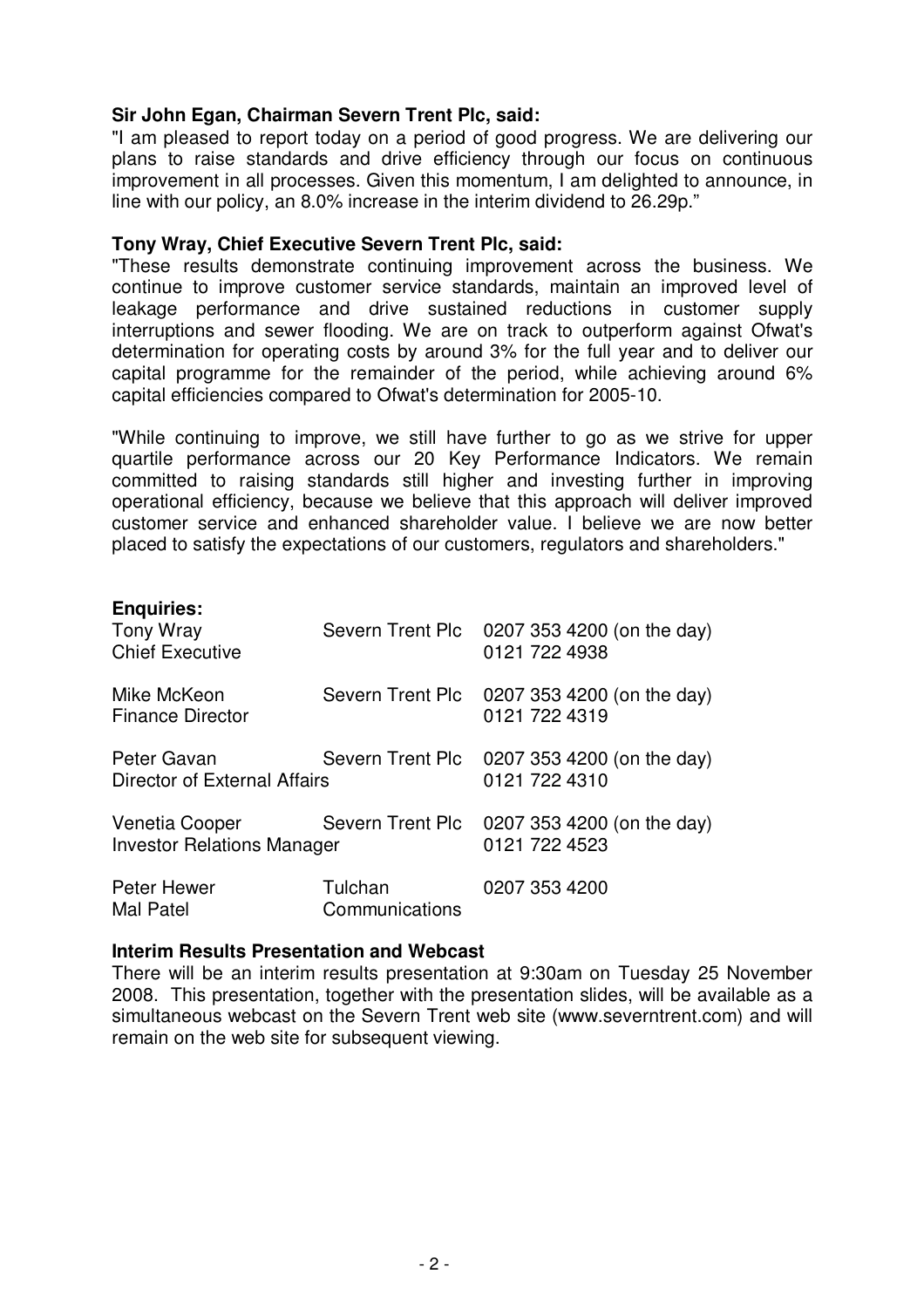# **Interim Management Report**

#### **Operating Review**

#### **Water and Sewerage**

We continue to execute on our plans to raise standards and drive greater efficiency across the business. The 20 Key Performance Indicators (KPIs) remain the primary basis on which we measure and demonstrate raised standards.

We have now completed our update of the benchmarks we use to assess our relative performance and can confirm that our opening position remains unchanged compared to the position we reported in June 2008.

Our aim is to achieve upper quartile performance across our 20 KPIs and we will continue to update our benchmarks on an annual basis. As companies in our sector or elsewhere redefine what upper quartile means, so we expect our objectives to move with them.

In the period under review, progress has been good. We have continued to deliver improvements in customer service and further reductions in the number of written complaints and have maintained our leakage performance at levels commensurate with meeting the Ofwat annual target for the year ending 31 March 2009. Our continued focus on driving improvements in health and safety performance has delivered a 26% reduction in lost time incidents over the year end position. We are also able to report sustained improvements in our performance with regard to customer supply interruptions and sewer flooding incidents. Both of these KPIs were lower quartile and we understand that whilst we are making strong progress we need to continue to drive further improvements to achieve our ambition of upper quartile performance.

We are on track to deliver 3% annual outperformance against the Ofwat determination for operating costs across the final two years of AMP4, notwithstanding significant increases in commodity prices in the first six months of this financial year.

Aside from the progress made to date, we continue to develop our plans to optimise the performance of the company and sustain the improvements in the longer term. These plans remain focused on three broad areas:

- Process improvements.
- The technology and systems that support these processes, and
- The location, training and development of our people to operate in this new environment.

These improvement plans are integrated into our business plan, are the basis of our future improvements in effective and efficient operation and formed a major part of the Severn Trent Water Draft Business Plan submitted to Ofwat in August 2008. Over the last two years of the AMP4 period, we expect to incur exceptional restructuring costs of around £24 million, with £5.4 million incurred in the period under review. These costs represent the continuing implementation of our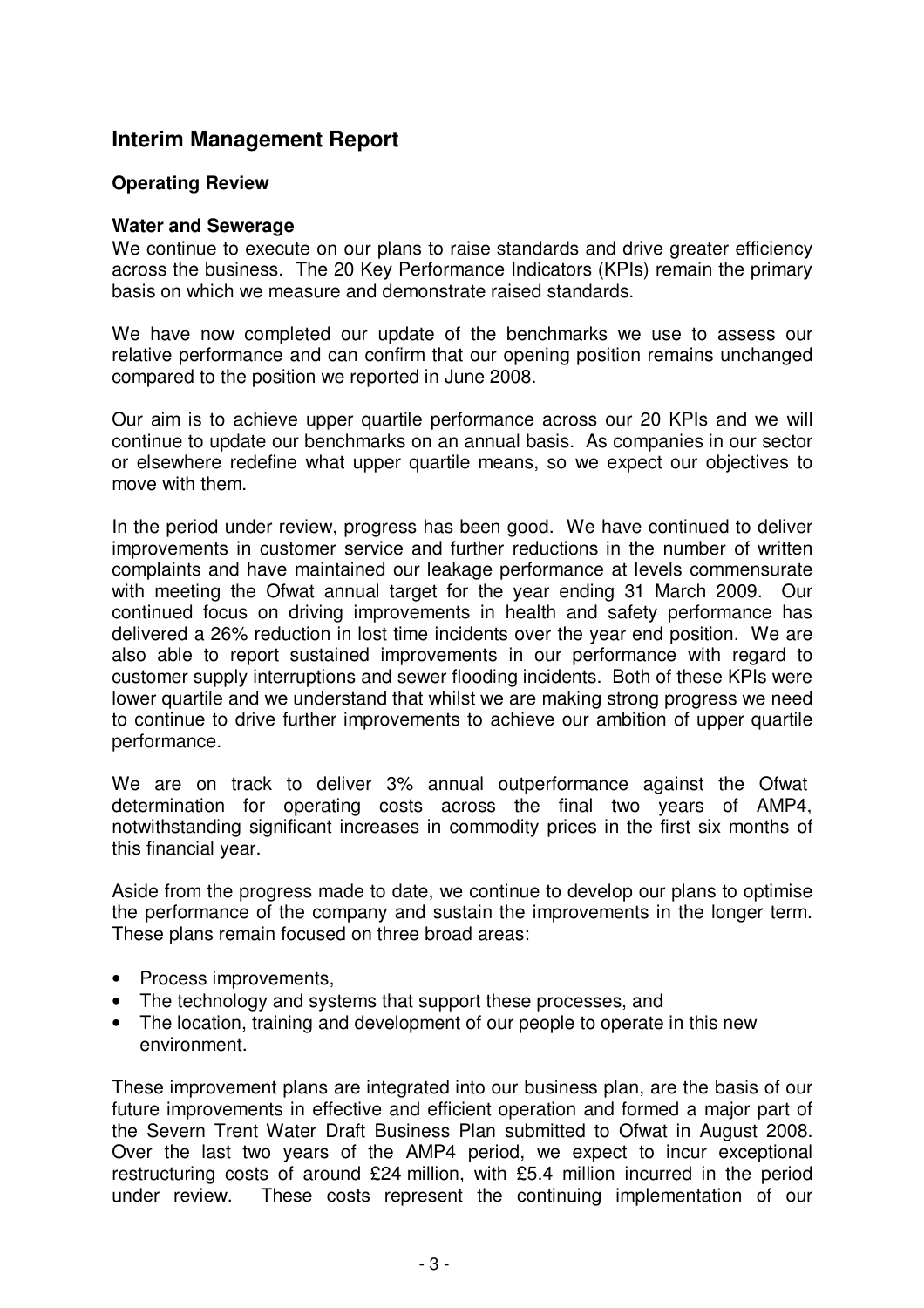improvement plans that extend beyond the end of the current AMP period, as we continue to deliver against our objective of raising standards and improving efficiency.

The capital programme is also continuing to proceed according to plan. The previously announced efficiencies of around 6% over the Ofwat determination continue to be deliverable over the remaining AMP4 period and are consistent with meeting our full regulatory commitments.

## **Severn Trent Water Draft Business Plan**

In August 2008, we submitted our Draft Business Plan to Ofwat. This plan aligns to Severn Trent Water's 25 year Strategic Direction Statement (published in December 2007, which is available on its website at www.stwater.co.uk/sds) and reflects customer priorities including a more resilient water supply network, stable bills and a smaller carbon footprint.

The key elements of the draft business plan include:

- Broadly flat bills in real terms (rising only slightly above inflation over the five year period),
- Challenging efficiency targets,
- A capital investment programme of around £3.2 billion (at today's prices) in the period 2010 to 2015. This level of investment is needed to deliver improved services, such as stronger network resilience (including reinforcing the network following last summer's flooding) and reduction in sewer flooding, environmental improvements through improving sewage treatment, and increased spending on assets to ensure that environmental and drinking water quality improvements achieved in the past two decades are continued,
- An assumed cost of capital of 4.94% real, post tax, consistent with maintaining an appropriate credit rating to allow Severn Trent Water to raise the funds it requires to finance future investment at a reasonable rate. Our plans cannot be financed by customers' bills alone and shareholders expect an adequate return on their investment. The Company published a paper "The World has turned: but which way?" on 5 August 2008 setting out its views on issues to be considered in how the weighted average cost of capital (WACC) should be determined. This paper and a summarised update setting out the Company's current views as at 25 November 2008 is available on its website at www.severntrent.com.

We have engaged with Ofwat and are responding to the feedback we have received from them to date and will submit our Final Business Plan to Ofwat in April 2009. As the general economic conditions and state of the financial markets continue to evolve, we are also maintaining a close watch on these factors and their potential impact on our assumptions around the weighted average cost of capital.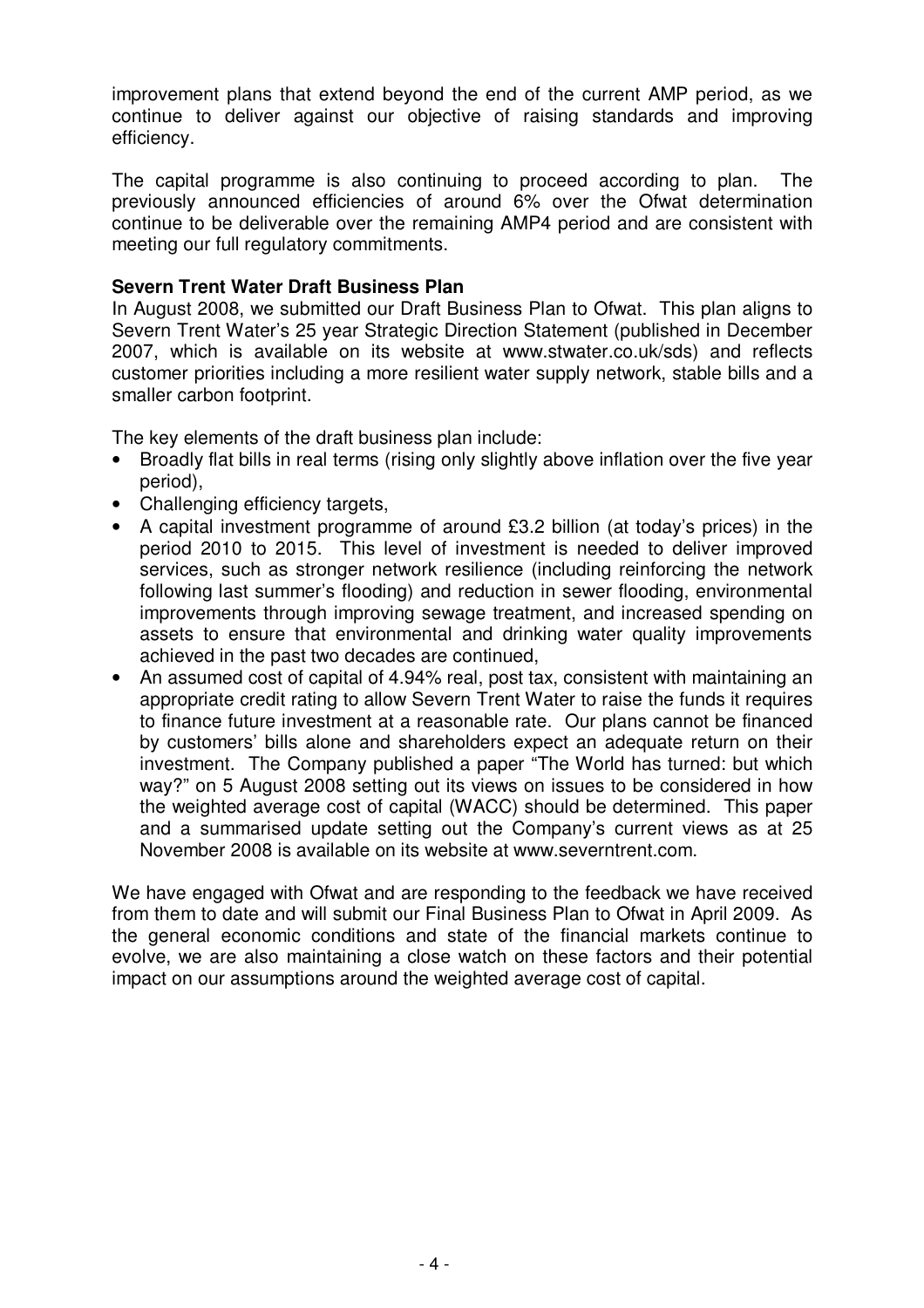#### **Severn Trent Services (previously Water Technologies and Services)**

Severn Trent Services' growth strategy remains focused on organic growth and building global presence; expanding existing technologies and services into new geographical markets and taking new technologies into existing markets. We have made good progress in the area of geographic expansion, in particular with our electrochlorination product in the Middle East. In new technologies, the development of the new MicroDynamics microwave powered UV product is progressing well, increasing the order book and growing the pipeline of new project activity.

The core areas of the business continue to deliver against three key financial criteria: continued revenue growth, profit growth and an appropriate return on invested capital. The results in the period demonstrate all three.

#### **Group Financial Performance**

In this Interim Results Announcement PBIT is profit before interest and tax; underlying PBIT is PBIT excluding exceptional items as set out in note 3.

Group turnover was £814.3 million (£774.0 million), an increase of 5.2% over the same period last year. The growth in reported turnover was mainly due to the price increases in Severn Trent Water.

Underlying Group PBIT increased by 4.6% to £261.5 million (£250.0 million). Beyond the net increase in turnover, the primary factors affecting underlying PBIT were rising energy and commodity costs and an increase in the level of infrastructure renewals expenditure in Water and Sewerage. There were net exceptional charges of £4.4 million (£21.4 million). Group PBIT has increased 12.5% to £257.1 million (£228.6 million).

As highlighted in our preliminary results published in June 2008, Severn Trent Retail and Utility Services (previously reported in Water and Sewerage) is now reported within Severn Trent Services. Comparatives have been restated to reflect this change as set out below:

| Six months ended<br>30 September 2007       | Water and<br><b>Sewerage</b><br>£m | <b>Severn</b><br>Trent<br><b>Services</b><br>£m | Corporate<br>and Other<br>£m | <b>Eliminations</b><br>£m | Consolidated<br>£m |
|---------------------------------------------|------------------------------------|-------------------------------------------------|------------------------------|---------------------------|--------------------|
| <b>Total Sales (As previously</b>           |                                    |                                                 |                              |                           |                    |
| reported)                                   | 640.6                              | 146.4                                           | 2.6                          | (15.6)                    | 774.0              |
| <b>Retail and Utility Services</b>          | (6.4)                              | 6.8                                             |                              | (0.4)                     |                    |
| <b>Total Sales (As restated)</b>            | 634.2                              | 153.2                                           | 2.6                          | (16.0)                    | 774.0              |
| Underlying PBIT (As previously<br>reported) | 247.1                              | 10.1                                            | (5.3)                        | (1.9)                     | 250.0              |
| <b>Retail and Utility Services</b>          | (2.6)                              | 2.6                                             | -                            |                           |                    |
| <b>Underlying PBIT (As restated)</b>        | 244.5                              | 12.7                                            | (5.3)                        | (1.9)                     | 250.0              |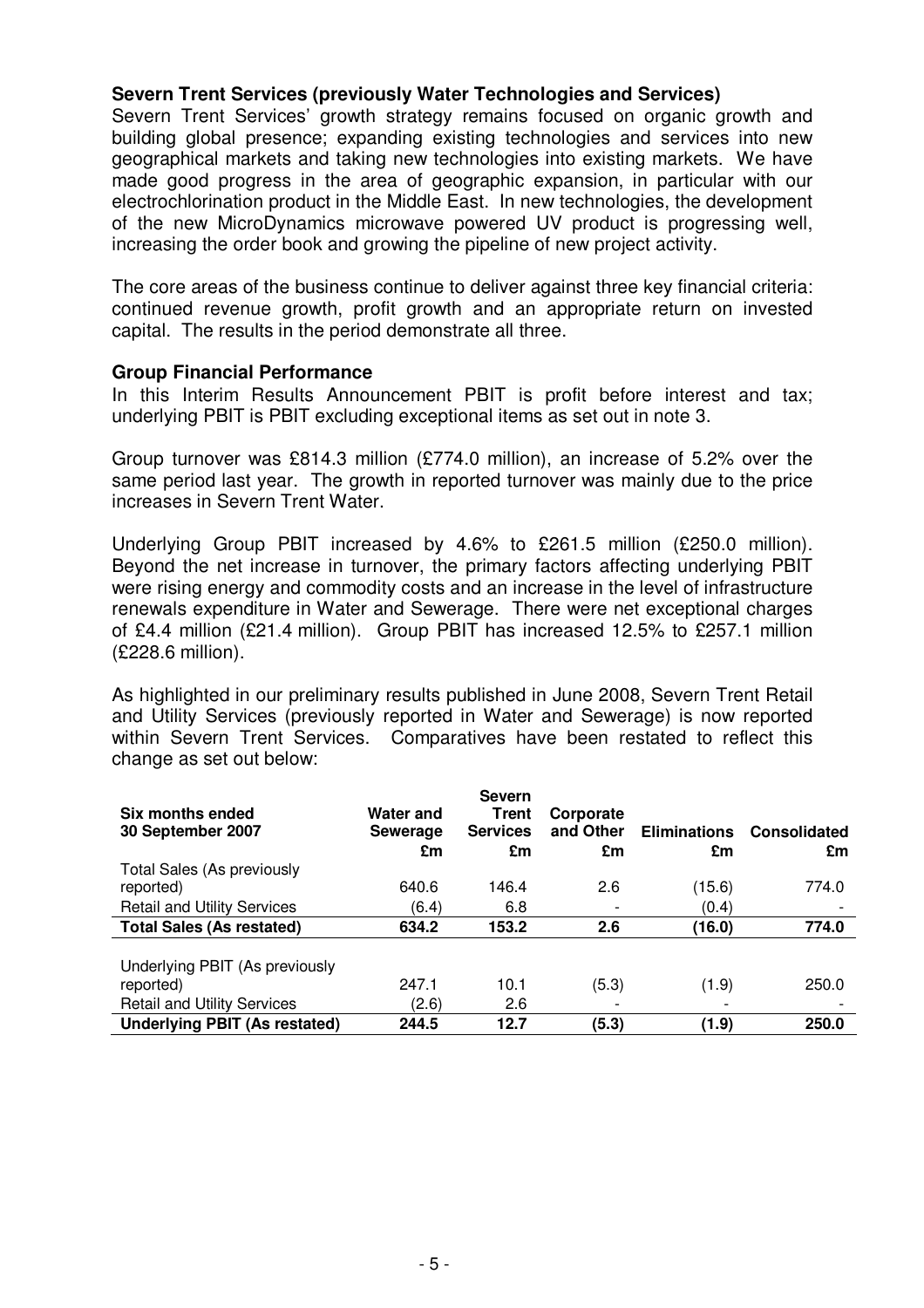#### **Water and Sewerage**

Turnover in Water and Sewerage increased by 5.4% in 2008/09, to £668.4 million. Sales prices increased by 5.07% (including inflation) from 1 April 2008. We have previously noted a decline in consumption across our measured income base and turnover in the first half of 2008/09 was £5.4 million lower than the same period last year as a consequence of this trend. We expect this to continue and estimate it will impact revenues by around £12 to £15 million in the current financial year.

Underlying PBIT was up by 4.4% on the same period last year, to £255.3 million. Beyond the increase in turnover, a number of factors impacted underlying PBIT, principally; an increase in infrastructure renewals expenditure of £10.8 million, an increase in energy and commodity costs of £7.8 million, bad debt charge of £2.7 million and other cost increases (net of efficiencies) of £3.5 million. Through our continued focus on raising standards, upskilling our workforce and improving our processes we are now delivering efficiencies across many areas of the business, including areas such as leakage management which has led to reduced contractor costs. These efficiencies have partly mitigated the impact of inflation on our cost base in the first half of this year.

During the period, Severn Trent Water invested £295.3 million (UK GAAP, gross) in fixed assets and maintaining and improving its infrastructure network. Included in this total was net infrastructure maintenance expenditure of £57.5 million, charged to the income statement under IFRS.

#### **Severn Trent Services**

Turnover in Severn Trent Services at £157.1 million in the period was up 2.5% on the same period last year.

Severn Trent Services' underlying PBIT increased by 4.7% to £13.3 million. As detailed below, excluding the impact of Retail and Utility Services (STRS), where margins have fallen due to the declining property market, underlying PBIT has increased by 9.9% to £11.1 million.

| Six months ended                 | 30 Sept<br>2008<br>£m | 30 Sept<br>2007<br>£m | Increase/<br>(Decrease)<br>% |
|----------------------------------|-----------------------|-----------------------|------------------------------|
| Sales (Excluding STRS)           | 150.1                 | 146.4                 | 2.5%                         |
| <b>STRS</b>                      | 7.0                   | 6.8                   | 2.9%                         |
| <b>Total Sales</b>               | 157.1                 | 153.2                 | 2.5%                         |
|                                  |                       |                       |                              |
| Underlying PBIT (Excluding STRS) | 11.1                  | 10.1                  | 9.9%                         |
| <b>STRS</b>                      | 2.2                   | 2.6                   | 15.4%                        |
| <b>Underlying PBIT</b>           | 13.3                  | 12.7                  | 4.7%                         |

#### **Corporate and Other**

Corporate and Other incurred a net charge before interest, tax and exceptional items of £6.5 million (net charge of £5.3 million).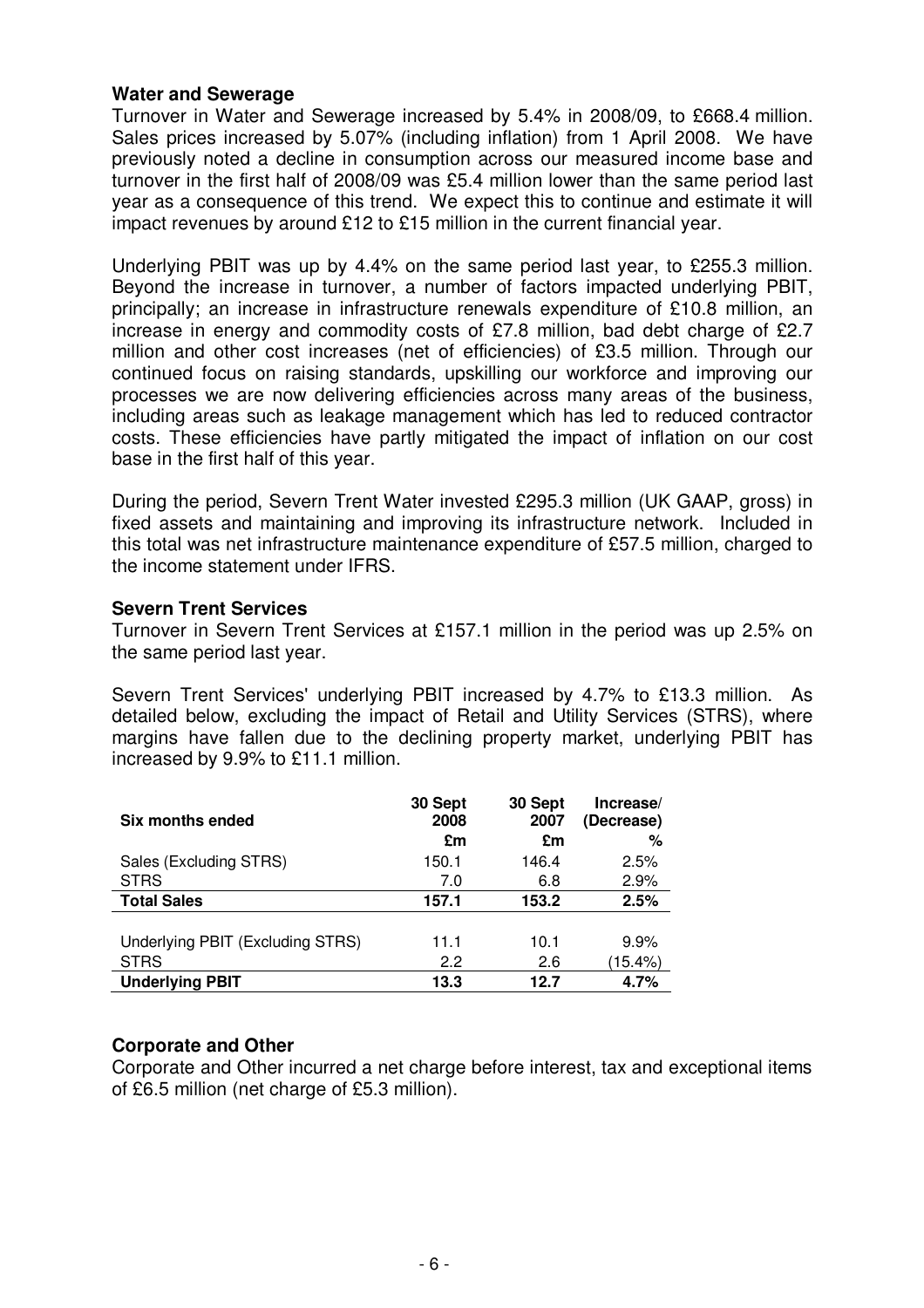# **Exceptional items**

There was a net exceptional operating charge, on continuing operations, in the six months to 30 September 2008 of £4.4 million (£21.4 million) comprising:

- A net credit of £7.2 million arising from the flooding incidents that affected the Water and Sewerage networks during the summer of 2007. This includes insurance recoveries of £9.3 million less costs of £2.1 million;
- A charge of £5.4 million in Water and Sewerage arising from the programme to restructure and realign the business;
- A charge of £7.2 million arising from Severn Trent Water's settlement of the regulatory issues that arose in previous years. This includes a court imposed fine of £2 million and costs of £0.2 million from two offences relating to leakage data supplied to Ofwat in 2001 and 2002 and a provision of £5 million for additional contributions to the Severn Trent Charitable Trust as agreed with Ofwat (see note 13); and
- In Severn Trent Services, a credit of £1 million arising from the release of an exceptional provision made in the prior year relating to third party legal costs.

#### **Net finance costs**

The Group's net finance costs were £107.1 million, compared to £88.6 million in the prior period. The increase was largely due to higher interest charges on index linked debt of £33.2 million (£25.3 million) caused by higher RPI and the interest on the increased average Group net debt. Finance costs on pension obligations also increased as a result of a higher discount rate, whilst the expected return on assets was lower because the value of investments declined.

#### **Profit before tax**

After net finance costs of £107.1 million (£88.6 million) and share of results of associates and joint ventures of £0.1 million (£0.1 million), Group profit before tax, exceptional items and gains/losses on financial instruments, decreased by 4.3% to £154.5 million (£161.5 million). Group profit before tax was £137.9 million (£149.5 million).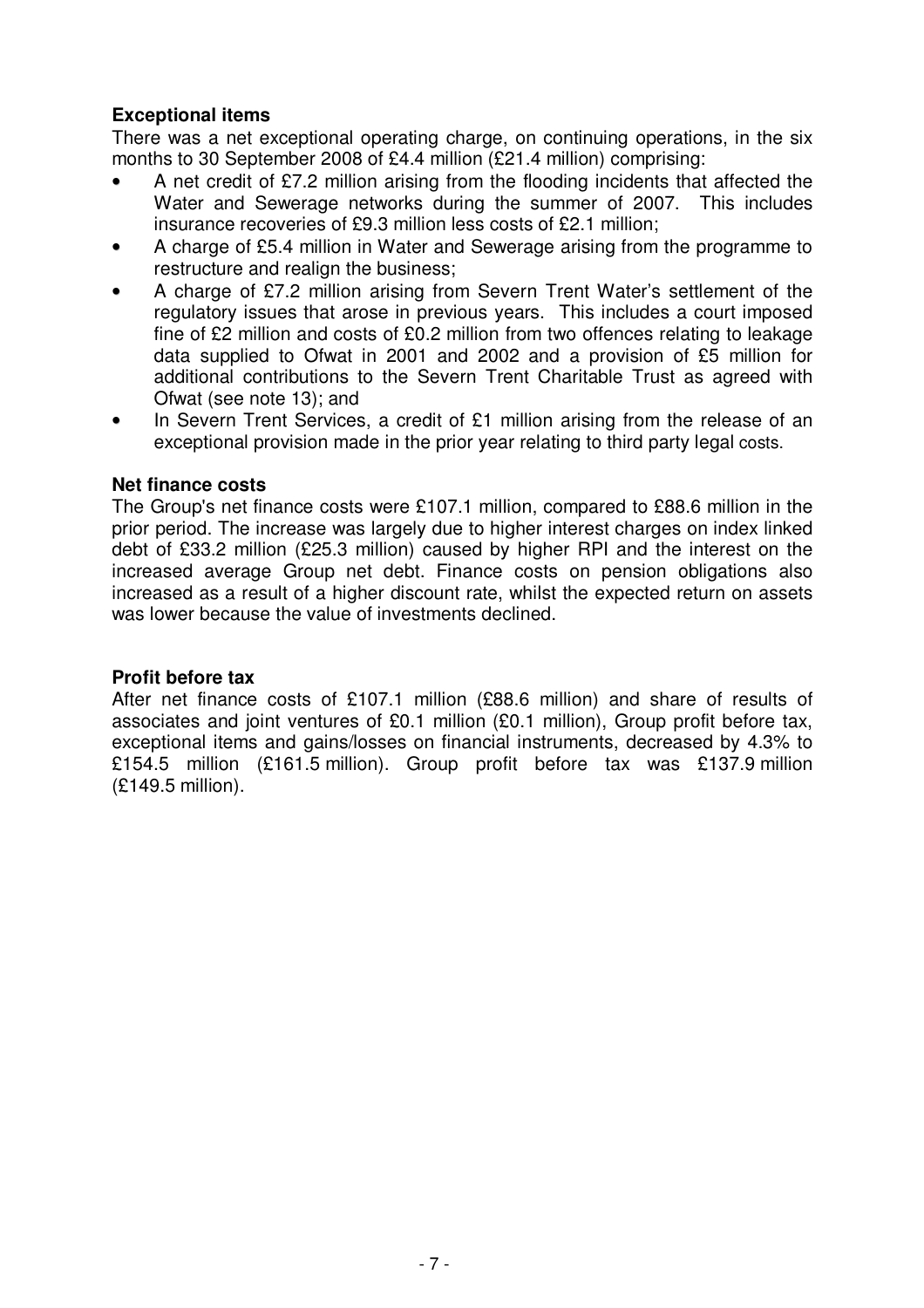## **Taxation**

The total tax charge for the period was £221.1 million (£2.6 million credit), of which current tax represented a charge of £37.7 million (£46.1 million) and deferred tax (see note 4) was a charge of £183.4 million (credit of £48.7 million), including an exceptional charge of £185.6 million in relation to the phased withdrawal of Industrial Buildings Allowances. The loss for the period was £83.2 million (profit of £152.1 million).

The effective rate of current tax, excluding prior year charges and exceptional items, calculated on profit before tax, exceptional items and gains/losses on financial instruments was 24.1% (30.7%). Reasons for the reduction include the decrease in the UK corporation tax rate from 30% to 28% and the tax impact of increased spend on the capital programme.

Going forward, we expect the effective current tax rate for the full year 2008/09 to be in the range of 24% to 26%.

#### **Earnings per share**

Basic loss/earnings per share was a loss of 35.8 pence (earnings of 64.7 pence). Adjusted basic earnings per share (before exceptional items, gains/losses on financial instruments and deferred tax) were 50.0 pence (47.6 pence), see note 6.

## **Cash flow**

|                                      | 30 Sept<br>2008 | 30 Sept<br>2007 |
|--------------------------------------|-----------------|-----------------|
|                                      | £m              | £m              |
| Cash generated from operations       | 369.6           | 390.3           |
| Net capital expenditure              | (226.4)         | (217.5)         |
| Net interest paid                    | (82.5)          | (55.2)          |
| Tax received/(paid)                  | 26.6            | (37.0)          |
| Free cash flow                       | 87.3            | 80.6            |
| Dividends                            | (97.8)          | (90.8)          |
| <b>Issue of shares</b>               | 6.3             | 7.1             |
| Purchase of own shares               | (2.4)           |                 |
| Change in net debt from cash flows   | (6.6)           | (3.1)           |
| Non cash movements                   | (36.3)          | (35.5)          |
| Change in net debt                   | (42.9)          | (38.6)          |
|                                      |                 |                 |
| Net debt at 1 April                  | (3,432.8)       | (3, 127.6)      |
| Net debt at 30 September             | (3, 475.7)      | (3, 166.2)      |
|                                      |                 |                 |
| Net debt comprises:                  |                 |                 |
| Cash and cash equivalents            | 576.3           | 423.2           |
| Borrowings – current liabilities     | (280.0)         | (430.4)         |
| Borrowings - non-current liabilities | (3,772.0)       | (3, 159.0)      |
|                                      | (3, 475.7)      | (3, 166.2)      |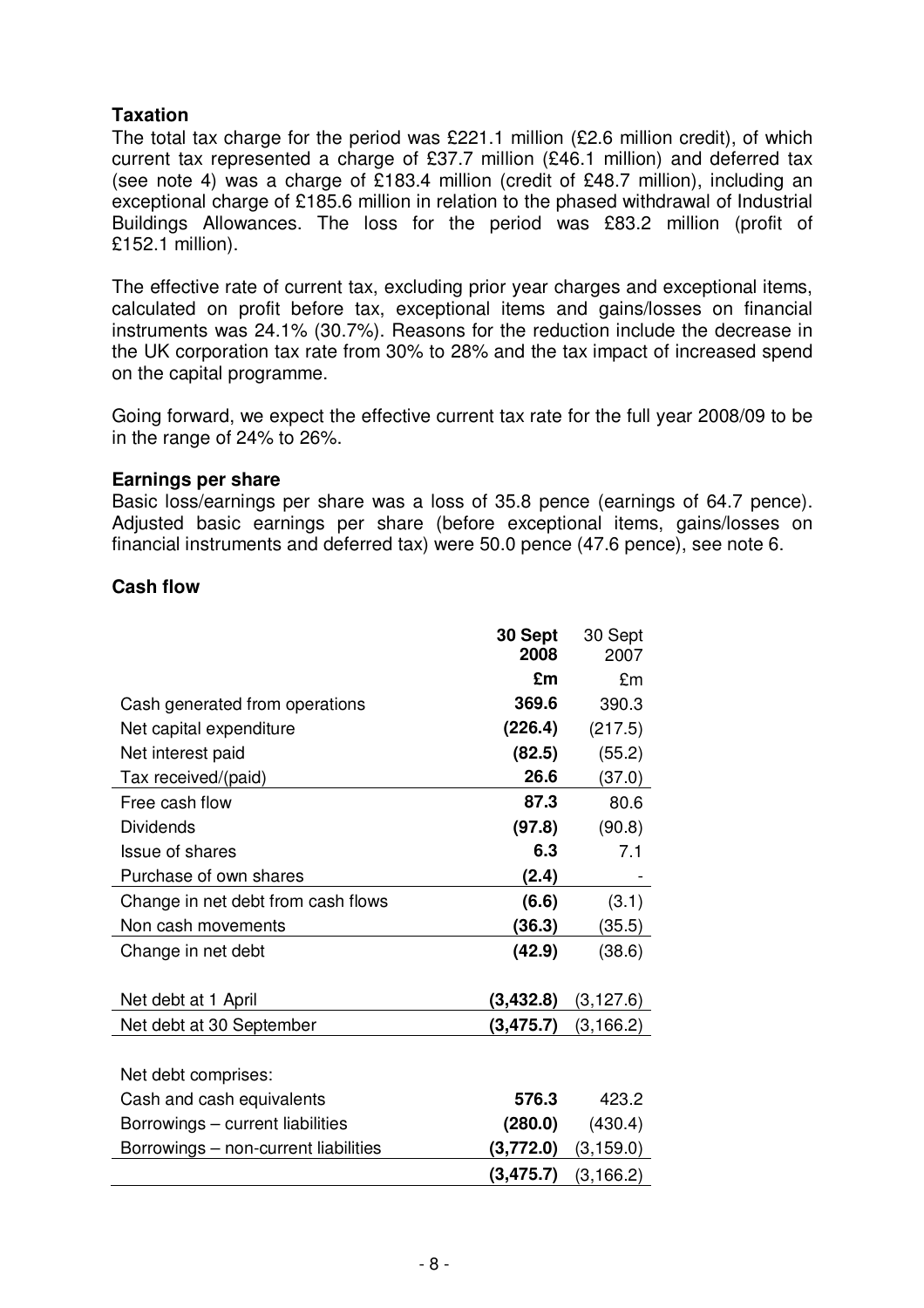Cash generated from operations was £369.6 million (£390.3 million). Capital expenditure net of grants and proceeds of sales of fixed assets was £226.4 million (£217.5 million). Net interest paid increased to £82.5 million (£55.2 million), principally due to the increase in net debt and timings on cash interest payments.

Net debt at 30 September 2008 was £3,475.7 million (March 2008 £3,432.8 million). Balance sheet gearing (net debt/net debt plus equity) at the half year is 78.2% (31 March 2008 74.0%). The Group's net interest charge, excluding gains/losses on financial instruments and net finance costs from pensions, was covered 3.6 times (3.9 times) by profit before interest, tax, depreciation and exceptional items, and 2.5 times (2.6 times) by underlying PBIT.

#### **Pensions**

The Group operates three defined benefit pension schemes, of which the Severn Trent Pension Scheme (STPS) is by far the largest. Formal triennial actuarial valuations and funding agreements were last undertaken for the STPS and another scheme, the Severn Trent Senior Staff Pension Scheme (SSPS), as at 31 March 2007. The key actuarial assumptions from these valuations have been updated for the accounts as at 30 September 2008 though overall contribution levels remain unchanged.

On an IAS 19 basis, the estimated net position (before deferred tax) of all of the Group's defined benefit pension schemes was a deficit of £226.3 million as at 30 September 2008. This compares to a deficit of £126.0 million as at 31 March 2008. The movements in the net deficit were:

|                               | Defined     |               |             |
|-------------------------------|-------------|---------------|-------------|
|                               | benefit     | Fair value of |             |
|                               | obligations | plan assets   | Net deficit |
| At 1 April 2008               | (1,458.3)   | 1,332.3       | (126.0)     |
| <b>Employer contributions</b> |             | 18.3          | 18.3        |
| <b>Employee contributions</b> | (4.0)       | 4.0           |             |
| Benefits paid                 | 35.3        | (35.3)        |             |
| Service cost                  | (13.9)      |               | (13.9)      |
| Net finance cost              | (46.3)      | 44.2          | (2.1)       |
| Experience losses             | (0.2)       | (151.7)       | (151.9)     |
| Change in assumptions         | 49.3        |               | 49.3        |
| At 30 September 2008          | (1,438.1)   | 1,211.8       | (226.3)     |

On an IAS 19 basis, the funding level has reduced from around 91% at 31 March 2008 to around 84% at 30 September 2008.

#### **Treasury management**

In the context of the "credit crunch", the Group is in a strong liquidity position today. The Group renewed for 5 years a £200 million bank facility in July 2008. The Group has in excess of £570 million in cash and liquid reserves, following the issue of a €700m Eurobond in March 2008. The Group also has an undrawn £500 million committed bank facility that matures in 2013. The average debt maturity is unchanged at around 20 years (September 2007 20 years).

The Board continues to watch the debt markets carefully and will consider appropriate opportunities to raise funds consistent with the Group's needs.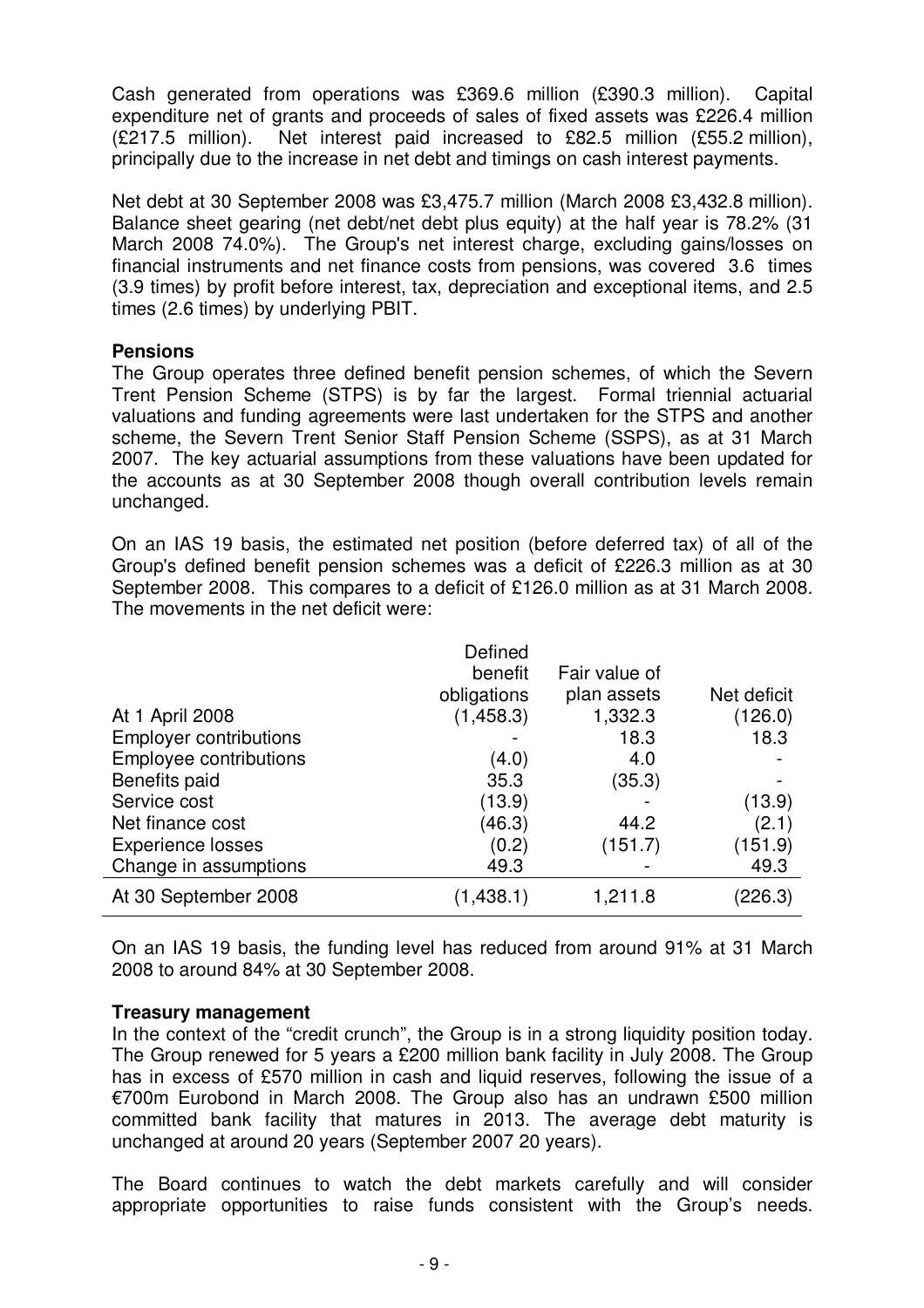However, the Group is funded for its investment and cash flow needs at least until the end of the AMP4 period in March 2010.

The Group's policy for the management of interest rate risk requires that no less than 45% of the Group's borrowings should be at fixed interest rates, or hedged through the use of interest rate swaps or forward rate agreements. At 30 September 2008, interest rates for some 70% of the Group's net debt of £3,475.7 million were so fixed, with the remaining 30% index-linked to RPI. The effective interest rate for the period to September 2008 was 6.1%.

#### **Exchange rates**

The trading results of overseas subsidiaries are translated to sterling at the average rate of exchange ruling during the period and their net assets are translated at the closing rate on the balance sheet date. The impact of changing exchange rates was immaterial.

## **Dividend**

In line with its policy for growing dividends by 3% above the rate of inflation until March 2010, the Board has declared an interim ordinary dividend of 26.29p (2007/08 24.34p), an increase of 8.0% over the 2007/08 interim ordinary dividend. The interim ordinary dividend is payable on 16 January 2009 to shareholders on the register at 5 December 2008.

## **Principal risks and uncertainties**

With regard to the remaining six months of the year, the Board consider the principal risks and uncertainties affecting the business activities of the Group to be those detailed below:

- Changes in law or regulation in the countries and types of business in which we operate could have an adverse effect on our business and operations.
- The results of our operations depend on a number of factors relating to business performance, including the ability to outperform regulatory targets and deliver anticipated cost and efficiency savings.
- Changes in government environmental protection and health and safety laws and regulations governing our businesses.
- The failure of our assets, systems or our ability to carry out critical operations could have a significant impact on our financial position and our reputation.
- External factors could affect the Group's pension schemes and adversely impact on our financial position.
- External financial market factors could adversely impact on our financial position.

# **Outlook**

Performance at our principal business, Severn Trent Water, has been as expected in the first half of 2008/09, with a continued focus on improving our performance. We remain on track to deliver around 3% annual outperformance against the Ofwat determination for operating costs in 2008/09 and 2009/10, notwithstanding significant increases in commodity prices in the first six months of this financial year.

The capital programme is proceeding according to plan and we expect that the previously announced efficiencies of around 6% over the Ofwat determination continue to be deliverable over the remaining AMP4 period.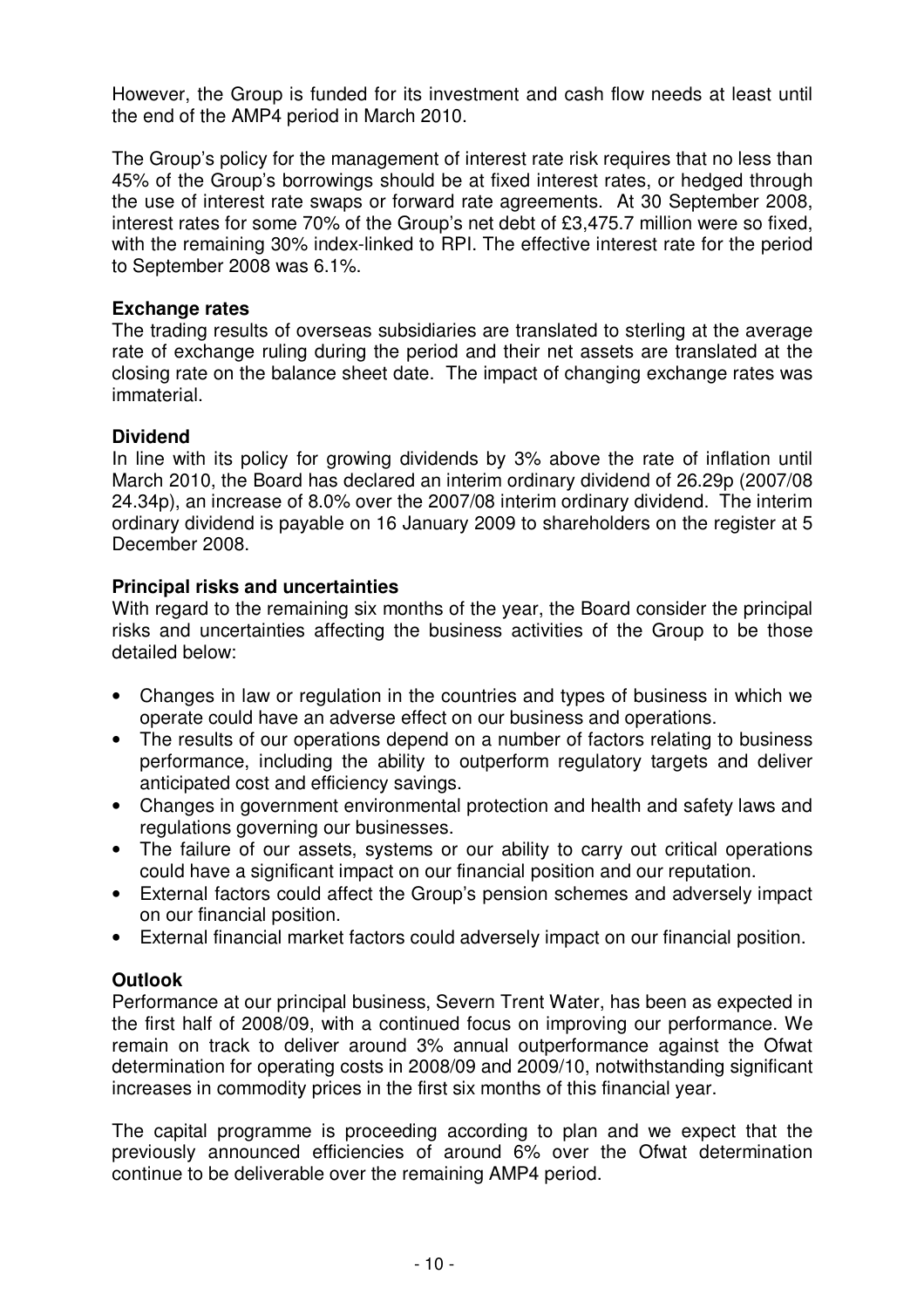We anticipate performance at Severn Trent Services to continue as in the first half, delivering sustained year on year growth, with the exception of the smaller Retail and Utility Services business, where current market conditions are anticipated to remain difficult and performance is likely to be down year on year.

The Group has a strong liquidity position and is funded for its investment and cash flow needs at least until the end of the AMP4 period in March 2010.

Severn Trent continues to believe that the appropriate long term gearing level of the company is 60% net debt/RCV. However, given the current and ongoing uncertainties in the credit markets the Board believes it is prudent in the near term for the company to retain as much liquidity and flexibility as possible. As such the Board does not expect to pursue the target gearing level of 60% net debt/RCV until the credit markets improve.

Severn Trent is a high quality business whose investment programme drives strong growth prospects. The management team has a clear and focused strategy and is engaged in the single minded pursuit of higher standards as the means to achieve both higher levels of customer satisfaction, and also sustained strong financial returns to shareholders.

#### **Further information**

For further information, including the Group's interim results presentation, see the Severn Trent website (www.severntrent.com).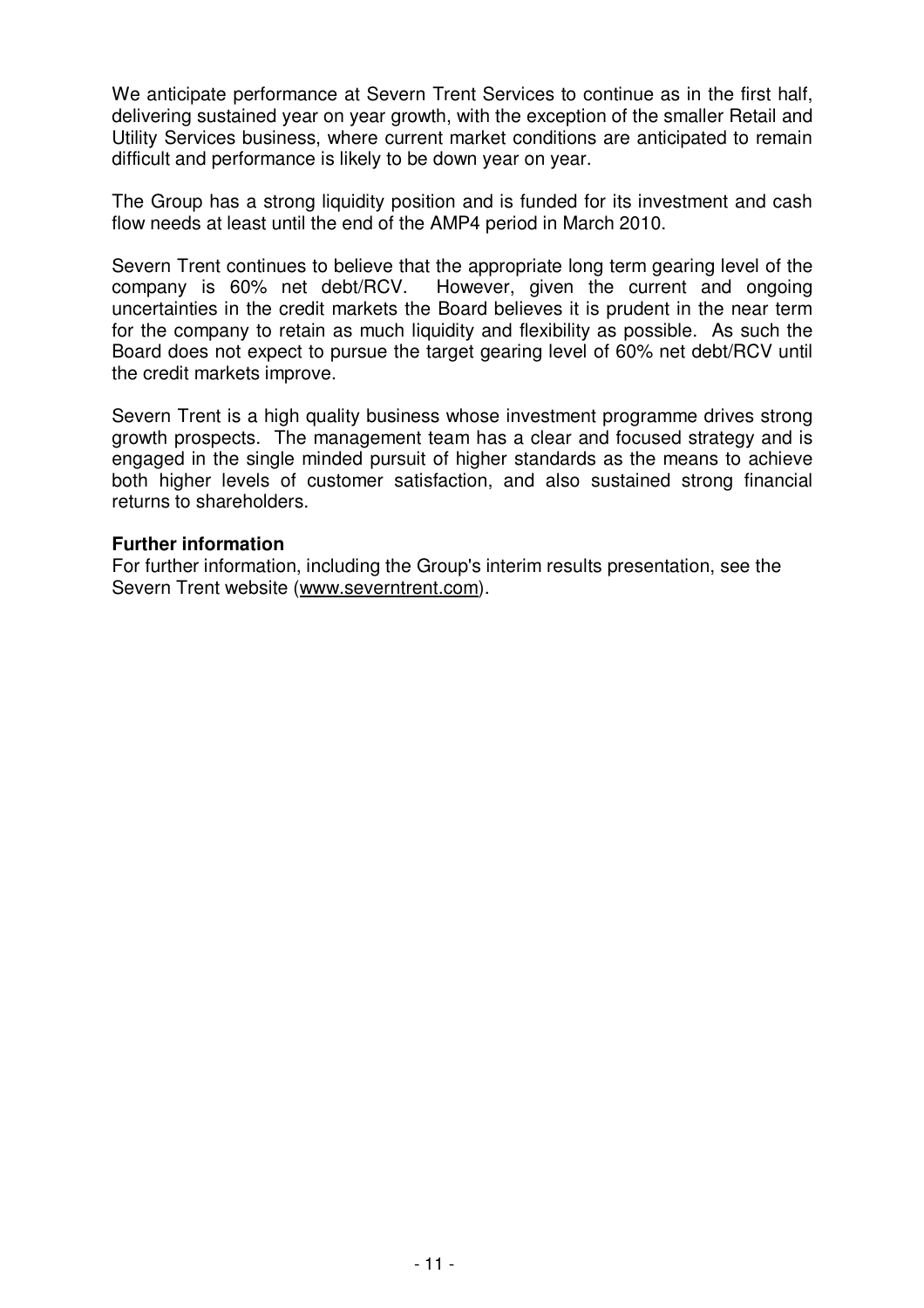# **Condensed consolidated income statement Six months ended 30 September 2008**

| Six months ended 30 September                                                              |                | 2008    | 2007    |
|--------------------------------------------------------------------------------------------|----------------|---------|---------|
|                                                                                            | <b>Notes</b>   | £m      | £m      |
| <b>Turnover</b>                                                                            | $\overline{2}$ | 814.3   | 774.0   |
| Operating costs before exceptional items                                                   |                | (552.8) | (524.0) |
| Exceptional flood income / (costs)                                                         | 3              | 7.2     | (18.2)  |
| Exceptional restructuring costs                                                            | 3              | (5.4)   | (3.2)   |
| Exceptional charge relating to regulatory matters                                          | 3              | (7.2)   |         |
| Exceptional release of provision for third party legal costs                               | 3              | 1.0     |         |
| <b>Total operating costs</b>                                                               |                | (557.2) | (545.4) |
| Profit before interest, tax and exceptional items                                          | 2              | 261.5   | 250.0   |
| <b>Exceptional items</b>                                                                   | 3              | (4.4)   | (21.4)  |
|                                                                                            |                |         |         |
| Profit before interest and tax                                                             | $\overline{c}$ | 257.1   | 228.6   |
| Finance income                                                                             |                | 64.2    | 58.4    |
| Finance costs                                                                              |                | (171.3) | (147.0) |
|                                                                                            |                |         |         |
| Net finance costs                                                                          |                | (107.1) | (88.6)  |
| (Losses)/gains on financial instruments                                                    |                | (12.2)  | 9.4     |
| Share of results of associates and joint ventures                                          |                | 0.1     | 0.1     |
| Profit before tax, (losses)/gains on financial instruments                                 |                |         |         |
| and exceptional items                                                                      |                | 154.5   | 161.5   |
| <b>Exceptional items</b>                                                                   |                | (4.4)   | (21.4)  |
| (Losses)/gains on financial instruments                                                    |                | (12.2)  | 9.4     |
|                                                                                            |                |         |         |
|                                                                                            |                |         |         |
| Profit on ordinary activities before taxation<br>Taxation on profit on ordinary activities |                | 137.9   | 149.5   |
| $-$ current tax                                                                            | 4              | (37.7)  | (46.1)  |
| - deferred tax                                                                             | 4              | 2.2     | (6.0)   |
| - tax charge before exceptional tax                                                        | 4              | (35.5)  | (52.1)  |
| - exceptional deferred tax (charge)/credit                                                 | 4              | (185.6) | 54.7    |
| <b>Total taxation</b>                                                                      | 4              | (221.1) | 2.6     |
|                                                                                            |                |         |         |
| (Loss)/profit for the period                                                               |                | (83.2)  | 152.1   |
| Attributable to:                                                                           |                |         |         |
| Equity holders of the Company                                                              |                | (83.8)  | 150.9   |
| Equity minority interests                                                                  |                | 0.6     | 1.2     |
|                                                                                            |                |         |         |
|                                                                                            |                | (83.2)  | 152.1   |
| (Loss)/earnings per share (pence)                                                          |                |         |         |
| <b>Basic</b>                                                                               | 6              | (35.8)  | 64.7    |
| <b>Diluted</b>                                                                             | 6              | (35.8)  | 64.2    |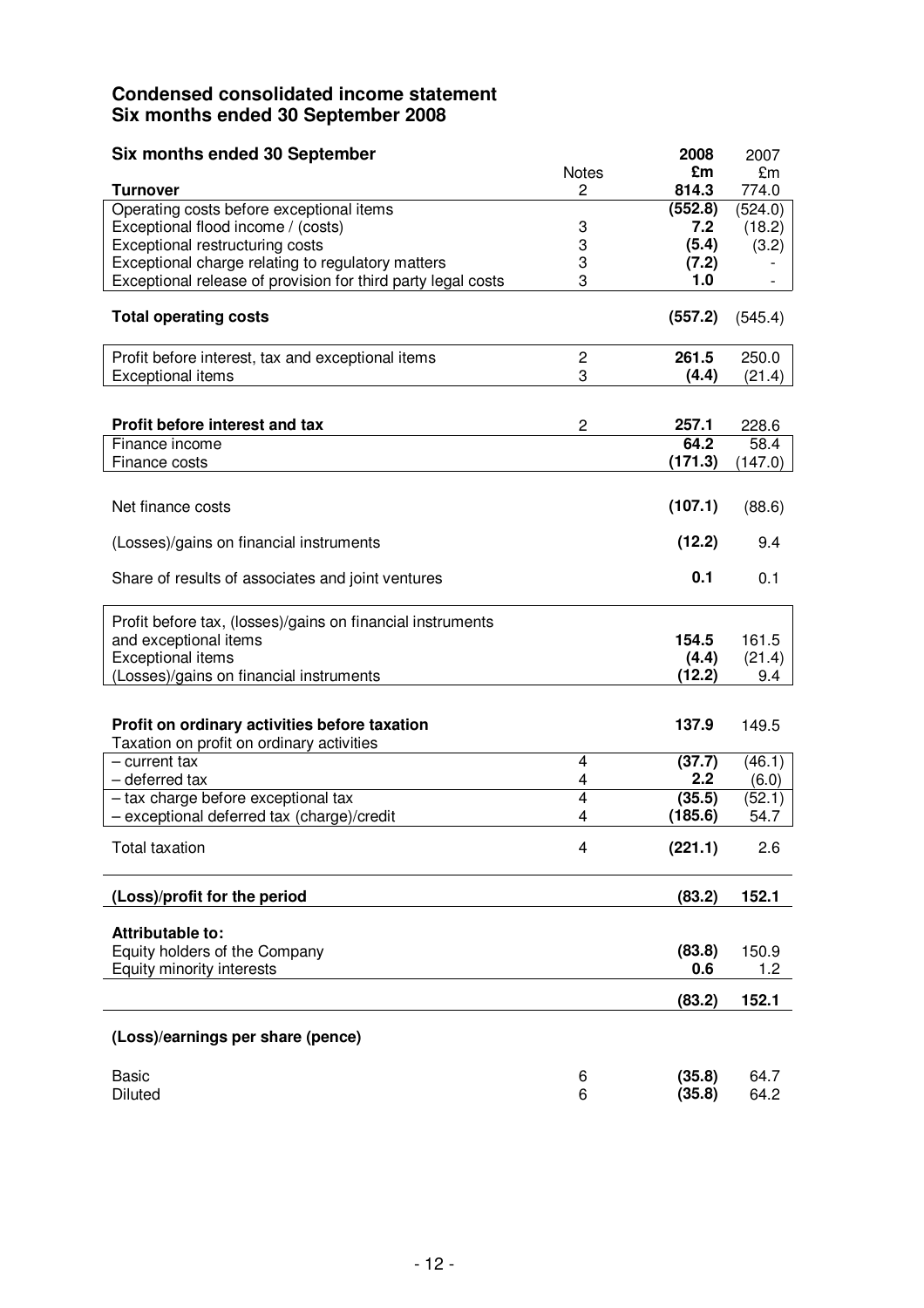# **Condensed consolidated balance sheet At 30 September 2008**

|                                                           |              | 30               | 31        |
|-----------------------------------------------------------|--------------|------------------|-----------|
|                                                           |              | <b>September</b> | March     |
|                                                           |              | 2008             | 2008      |
|                                                           | <b>Notes</b> | £m               | £m        |
| Non current assets                                        |              |                  |           |
| Goodwill                                                  |              | 53.7             | 50.2      |
| Other intangible assets                                   |              | 105.9            | 107.2     |
| Property, plant and equipment                             |              | 5,854.8          | 5,731.2   |
| Interests in joint ventures                               |              | 0.2              | 0.1       |
| Interests in associates                                   |              | 4.1              | 4.1       |
| Derivative financial instruments                          |              | 48.2             | 51.3      |
| Available for sale financial assets                       |              | 0.1              | 0.1       |
|                                                           |              |                  |           |
|                                                           |              | 6,067.0          | 5,944.2   |
| <b>Current assets</b>                                     |              |                  |           |
| Inventory                                                 |              | 28.9             | 24.8      |
| Trade and other receivables                               |              | 457.8            | 434.1     |
| Derivative financial instruments                          |              | 9.2              | 5.3       |
| Cash and cash equivalents                                 |              | 576.3            | 654.4     |
|                                                           |              | 1,072.2          | 1,118.6   |
|                                                           |              |                  |           |
| <b>Total assets</b>                                       |              | 7,139.2          | 7,062.8   |
|                                                           |              |                  |           |
| <b>Current liabilities</b>                                |              |                  |           |
| <b>Borrowings</b>                                         | 7            | (280.0)          | (459.5)   |
| Derivative financial instruments                          |              | (0.8)            | (8.9)     |
| Trade and other payables                                  |              | (468.0)          | (423.4)   |
| Current income tax liabilities                            |              | (94.3)           | (32.4)    |
| Provisions for other liabilities and charges              |              | (10.6)           | (50.4)    |
|                                                           |              | (853.7)          | (974.6)   |
| <b>Non current liabilities</b>                            |              |                  |           |
| <b>Borrowings</b>                                         | 7            | (3,772.0)        | (3,627.7) |
| Derivative financial instruments                          |              | (77.2)           |           |
|                                                           |              |                  | (73.8)    |
| Trade and other payables                                  |              | (247.7)          | (220.4)   |
| Deferred tax liabilities                                  |              | (965.8)          | (808.3)   |
| Retirement benefit obligations                            | 8            | (226.3)          | (126.0)   |
| Provisions for other liabilities and charges              |              | (27.1)           | (26.8)    |
|                                                           |              | (5,316.1)        | (4,883.0) |
| <b>Total liabilities</b>                                  |              | (6, 169.8)       | (5,857.6) |
|                                                           |              |                  |           |
| <b>Net assets</b>                                         |              | 969.4            | 1,205.2   |
|                                                           |              |                  |           |
| Capital and reserves attributable to the Company's equity |              |                  |           |
| shareholders                                              |              |                  |           |
| Called up share capital                                   | 9            | 230.6            | 229.7     |
| Share premium account                                     | 10           | 69.6             | 64.3      |
| Other reserves                                            | 10           | 440.2            | 427.4     |
| Retained earnings                                         | 10           | 224.6            | 479.6     |
|                                                           |              | 965.0            |           |
| Equity attributable to the Company's equity shareholders  |              |                  | 1,201.0   |
| Minority interests                                        | 10           | 4.4              | 4.2       |
|                                                           |              |                  |           |
| <b>Total equity</b>                                       | 10           | 969.4            | 1,205.2   |
|                                                           |              |                  |           |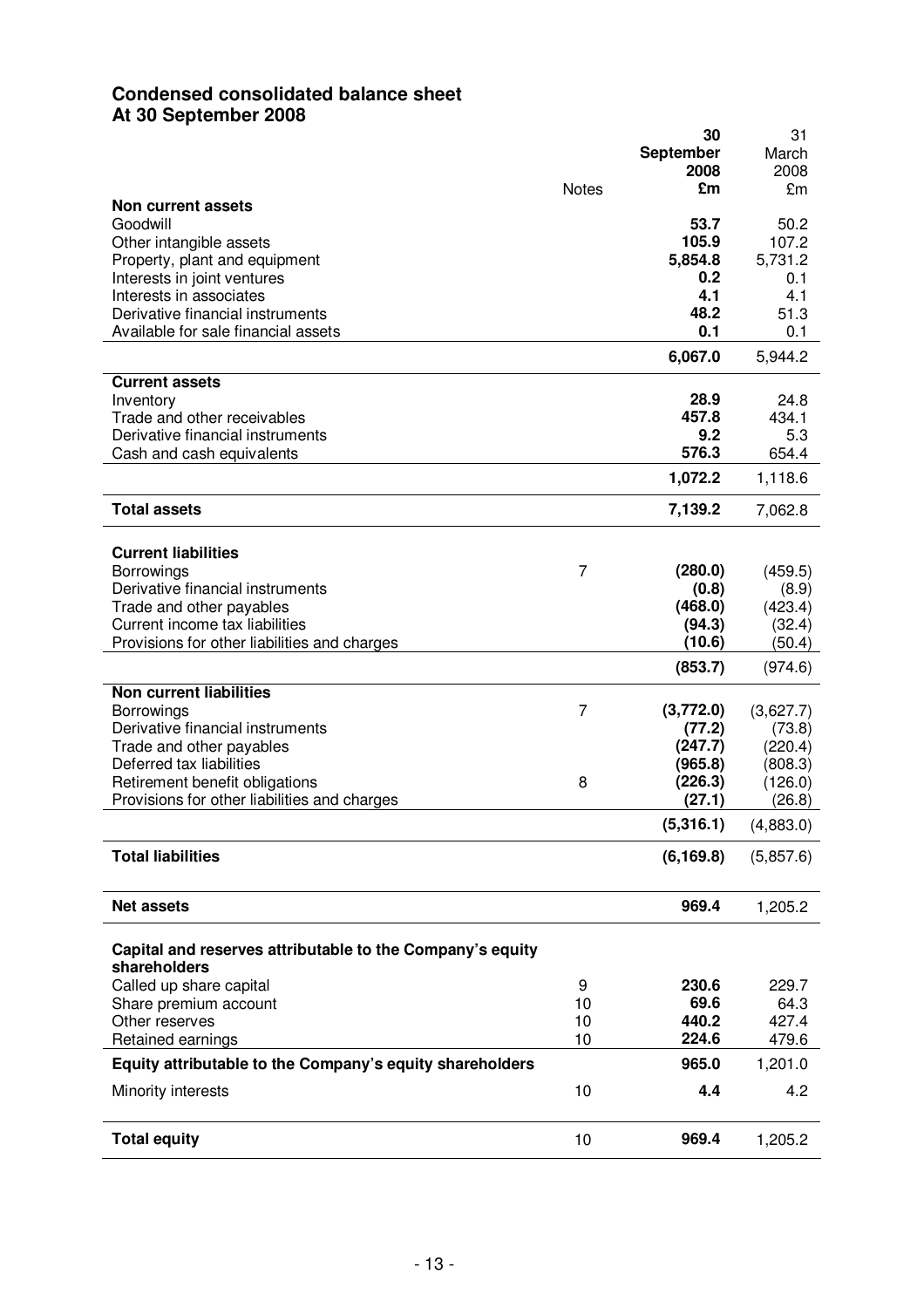#### **Condensed consolidated cash flow statement Six months ended 30 September 2008**

| Six months ended 30 September                                                     |              | 2008             | 2007    |
|-----------------------------------------------------------------------------------|--------------|------------------|---------|
|                                                                                   | <b>Notes</b> | £m               | £m      |
| Cash generated from operations                                                    | 11           | 369.6            | 390.3   |
| Interest paid                                                                     |              | (94.2)           | (68.1)  |
| Interest element of finance lease rental payments                                 |              | (8.9)            |         |
| Tax received/(paid)                                                               |              | 26.6             | (37.0)  |
| Net cash generated from operating activities                                      |              | 293.1            | 285.2   |
| <b>Investing activities</b>                                                       |              |                  |         |
| Interest received                                                                 |              | 20.6             | 12.9    |
| Proceeds on disposal of property, plant and equipment                             |              | 2.9              | 4.2     |
| Purchases of intangible assets                                                    |              | (10.0)           | (13.2)  |
| Purchases of property, plant and equipment                                        |              | (235.2)          | (227.5) |
| Contributions and grants received                                                 |              | 15.9             | 19.0    |
| Net cash used in investing activities                                             |              | (205.8)          | (204.6) |
| <b>Financing activities</b>                                                       |              |                  |         |
| Dividends paid to shareholders of the parent                                      |              | (97.0)           | (90.4)  |
| Dividends paid to minority interests                                              |              | (0.8)            | (0.4)   |
| Repayments of borrowings                                                          |              | (78.8)           | (510.9) |
| Repayment of obligations under finance leases                                     |              | (5.1)            |         |
| New finance lease obligations                                                     |              |                  | 5.7     |
| New loans raised                                                                  |              | 4.5              | 789.7   |
| Issue of shares                                                                   |              | 6.3              | 7.1     |
| Purchase of own shares<br>Net cash (used in) /generated from financing activities |              | (2.4)<br>(173.3) |         |
|                                                                                   |              |                  | 200.8   |
| (Decrease) / increase in cash and cash equivalents                                |              | (86.0)           | 281.4   |
| Net cash and cash equivalents at beginning of the period                          |              | 653.4            | 143.1   |
| Effect of foreign exchange rates                                                  |              | 2.4              | (1.9)   |
| Net cash and cash equivalents at the end of the period                            |              | 569.8            | 422.6   |
| Net cash and cash equivalents comprise                                            |              |                  |         |
| Cash and cash equivalents                                                         |              | 576.3            | 423.2   |
| <b>Bank overdrafts</b>                                                            |              | (6.5)            | (0.6)   |
| Net cash and cash equivalents at the end of the period                            |              | 569.8            | 422.6   |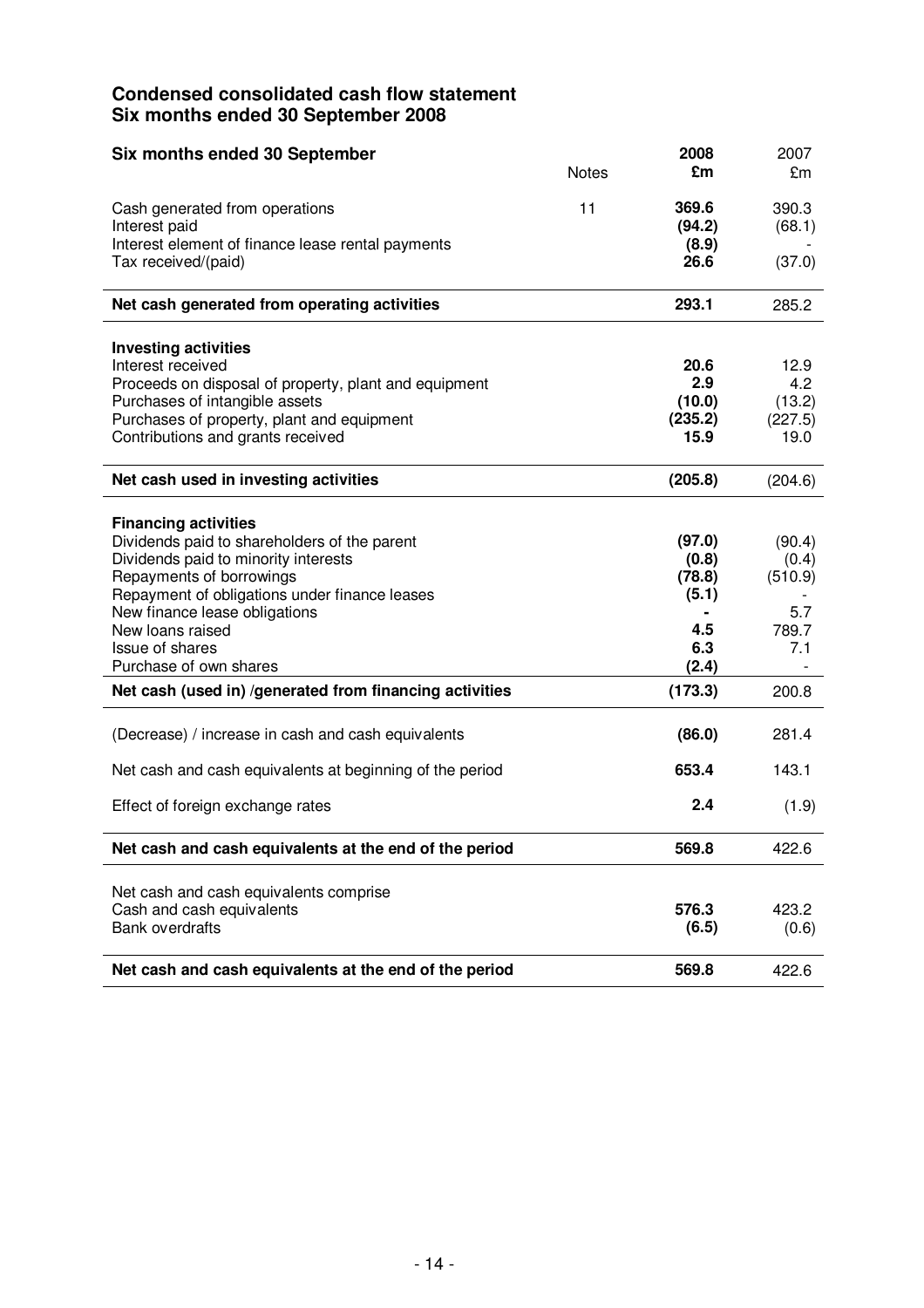#### **Condensed consolidated statement of recognised income and expense Six months ended 30 September 2008**

| Six months ended 30 September                                                                                                                                                                                                                                                                                                                     | 2008<br>£m                              | 2007<br>£m                                 |
|---------------------------------------------------------------------------------------------------------------------------------------------------------------------------------------------------------------------------------------------------------------------------------------------------------------------------------------------------|-----------------------------------------|--------------------------------------------|
| Exchange movement on translation of overseas results and net assets<br>Gains on cash flow hedges taken to equity<br>Deferred tax on gains on cash flow hedges taken to equity<br>Actuarial losses on defined benefit pension schemes<br>Tax on actuarial losses<br>Change of tax rate on deferred tax previously recognised directly in<br>equity | 11.1<br>0.4<br>(0.1)<br>(102.6)<br>28.7 | (2.4)<br>0.7<br>0.2<br>(7.5)<br>2.2<br>5.4 |
| Net expense recognised directly in equity                                                                                                                                                                                                                                                                                                         | (62.5)                                  | (1.4)                                      |
| <b>Transfers</b><br>Amounts on cash flow hedges transferred to the income statement in<br>the period<br>Deferred tax on transfers to income statement                                                                                                                                                                                             | 2.4<br>(0.7)                            | 2.8<br>(0.8)                               |
|                                                                                                                                                                                                                                                                                                                                                   | 1.7                                     | 2.0                                        |
| (Loss)/profit for the period                                                                                                                                                                                                                                                                                                                      | (83.2)                                  | 152.1                                      |
| Total recognised (loss)/income for the period                                                                                                                                                                                                                                                                                                     | (144.0)                                 | 152.7                                      |
| Attributable to:<br>Equity shareholders of the Company<br>Minority interests                                                                                                                                                                                                                                                                      | (145.0)<br>1.0                          | 151.5<br>1.2                               |
|                                                                                                                                                                                                                                                                                                                                                   | (144.0)                                 | 152.7                                      |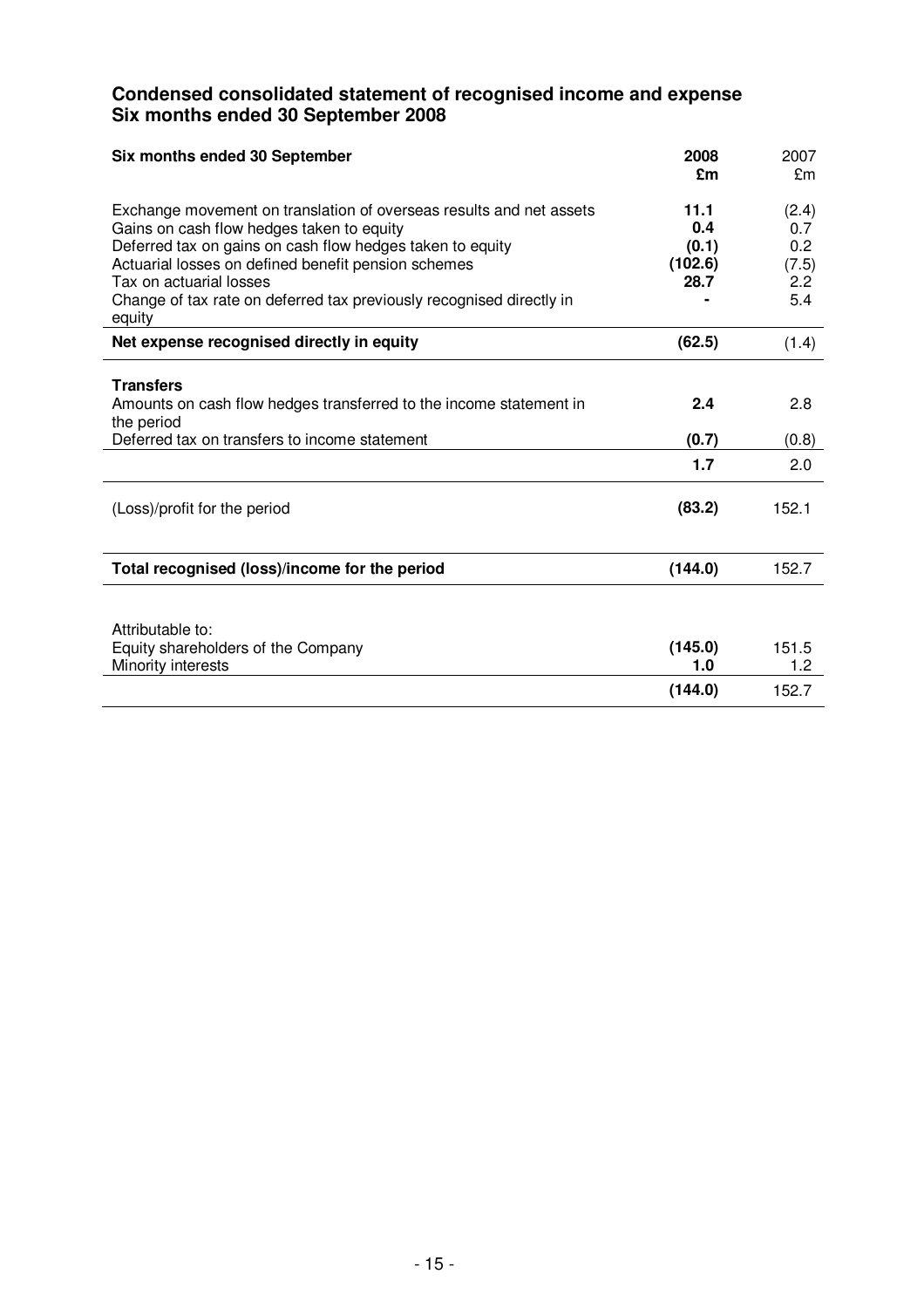# **Notes to the condensed interim financial information**

## **1 General information**

The interim report has been prepared in accordance with the recognition and measurement criteria of IFRS and the disclosure requirements of the Listing Rules.

The information for the year ended 31 March 2008 does not constitute statutory accounts as defined in section 240 of the Companies Act 1985. A copy of the statutory accounts for that year prepared under IFRS has been delivered to the Registrar of Companies. The auditors' report on those accounts was unqualified and did not contain statements under section 237 (2) or (3) of the Companies Act 1985.

#### **Accounting policies**

The interim financial information has been prepared using accounting policies consistent with International Financial Reporting Standards and in accordance with IAS 34 "Interim Financial Reporting". The same accounting policies, presentation and methods of computation are followed in the interim financial information as applied in the Group's annual financial statements for the year ended 31 March 2008.

#### **Seasonality**

The Group's businesses are not seasonal in nature.

#### **2 Segmental analysis**

The Group is organised into two main business segments:

Water and Sewerage: Provides water and waste water services to domestic and commercial customers in England and Wales.

Severn Trent Services (formerly Water Technologies and Services): Provides services and products associated with water, waste water and contaminated land principally in the US, UK and Europe.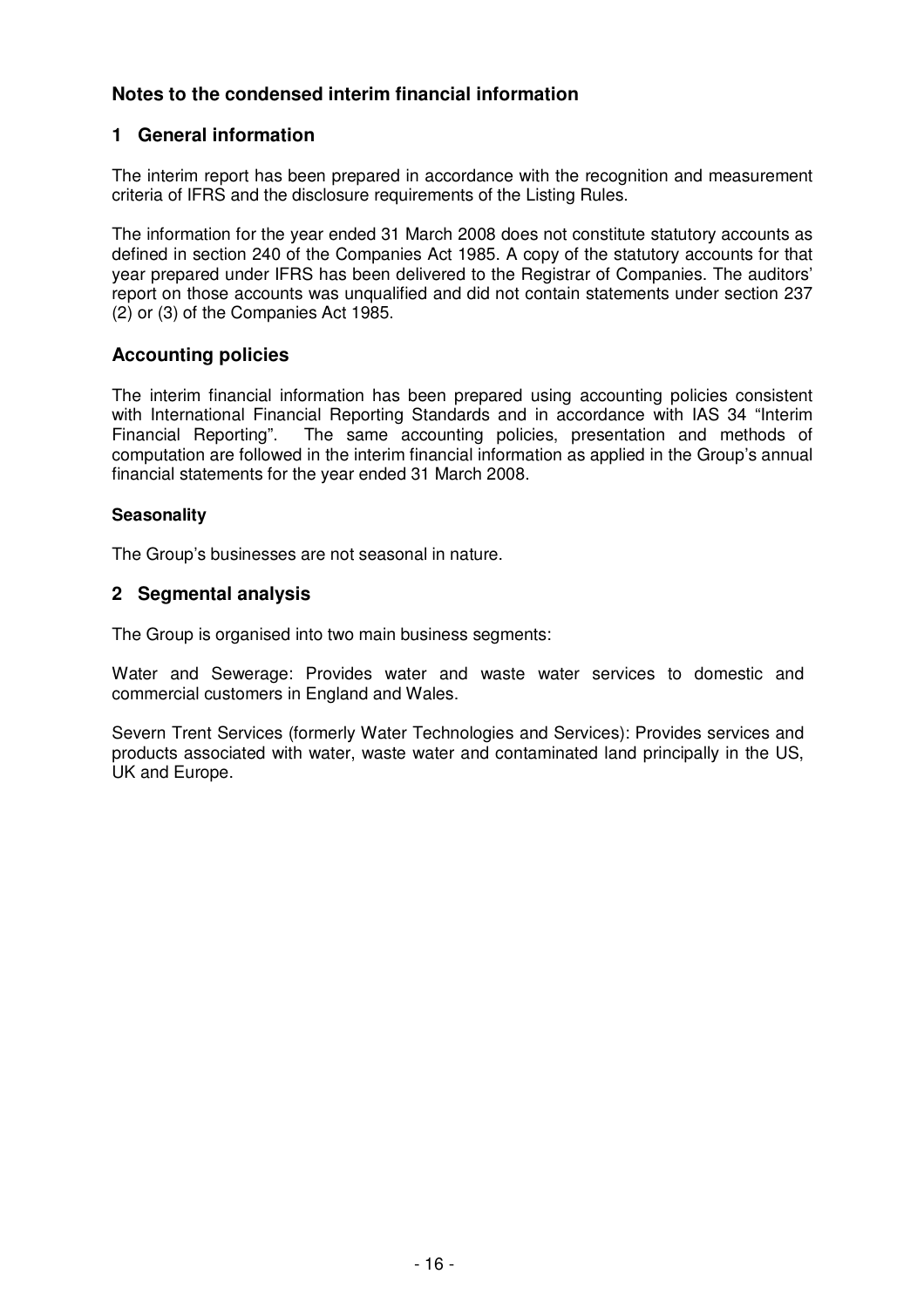# **2 Segmental analysis (continued)**

# **Six months ended 30 September 2008**

|                                                                     | Water and<br>Sewerage | Severn Trent<br>Services | Corporate<br>and Other | Eliminations | Consolidated |
|---------------------------------------------------------------------|-----------------------|--------------------------|------------------------|--------------|--------------|
|                                                                     | £m                    | £m                       | £m                     | £m           | £m           |
| External sales                                                      | 668.4                 | 145.9                    |                        |              | 814.3        |
| Inter-segment sales                                                 |                       | 11.2                     | 2.1                    | (13.3)       |              |
| Total sales                                                         | 668.4                 | 157.1                    | 2.1                    | (13.3)       | 814.3        |
|                                                                     |                       |                          |                        |              |              |
| Profit before interest, tax<br>and exceptional items                | 255.3                 | 13.3                     | (6.5)                  | (0.6)        | 261.5        |
| Exceptional items (note 3)                                          | (5.4)                 | 1.0                      |                        |              | (4.4)        |
| Profit before interest and<br>tax                                   | 249.9                 | 14.3                     | (6.5)                  | (0.6)        | 257.1        |
| Share of results of                                                 |                       |                          |                        |              |              |
| associates and joint<br>ventures                                    |                       | 0.1                      |                        |              | 0.1          |
| Segment result                                                      | 249.9                 | 14.4                     | (6.5)                  | (0.6)        | 257.2        |
| Total net finance costs and (losses)/gains on financial instruments |                       |                          |                        |              | (119.3)      |
| Profit before tax                                                   |                       |                          |                        |              | 137.9        |
| Tax                                                                 |                       |                          |                        |              | (221.1)      |
| Loss for the period                                                 |                       |                          |                        |              | (83.2)       |

# **Six months ended 30 September 2007**

|                                                                      | Water<br>and<br>Sewerage<br>(restated) | Severn Trent<br>Services<br>(restated) | Corporate<br>and Other | Eliminations | Consolidated |
|----------------------------------------------------------------------|----------------------------------------|----------------------------------------|------------------------|--------------|--------------|
|                                                                      | £m                                     | £m                                     | £m                     | £m           | £m           |
| <b>External sales</b><br>Inter-segment sales                         | 633.8<br>0.4                           | 140.2<br>13.0                          | 2.6                    | (16.0)       | 774.0        |
| <b>Total sales</b>                                                   | 634.2                                  | 153.2                                  | 2.6                    | (16.0)       | 774.0        |
| Profit before interest, tax<br>and exceptional items                 | 244.5                                  | 12.7                                   | (5.3)                  | (1.9)        | 250.0        |
| Exceptional items (note 3)                                           | (21.4)                                 |                                        |                        |              | (21.4)       |
| Profit before interest and<br>tax                                    | 223.1                                  | 12.7                                   | (5.3)                  | (1.9)        | 228.6        |
| Share of results of<br>associates and joint<br>ventures              |                                        | 0.1                                    |                        |              | 0.1          |
| Segment result                                                       | 223.1                                  | 12.8                                   | (5.3)                  | (1.9)        | 228.7        |
| Total net finance costs and (losses) /gains on financial instruments |                                        |                                        |                        |              | (79.2)       |
| Profit before tax                                                    |                                        |                                        |                        |              | 149.5        |
| Tax                                                                  |                                        |                                        |                        |              | 2.6          |
| Profit for the period                                                |                                        |                                        |                        |              | 152.1        |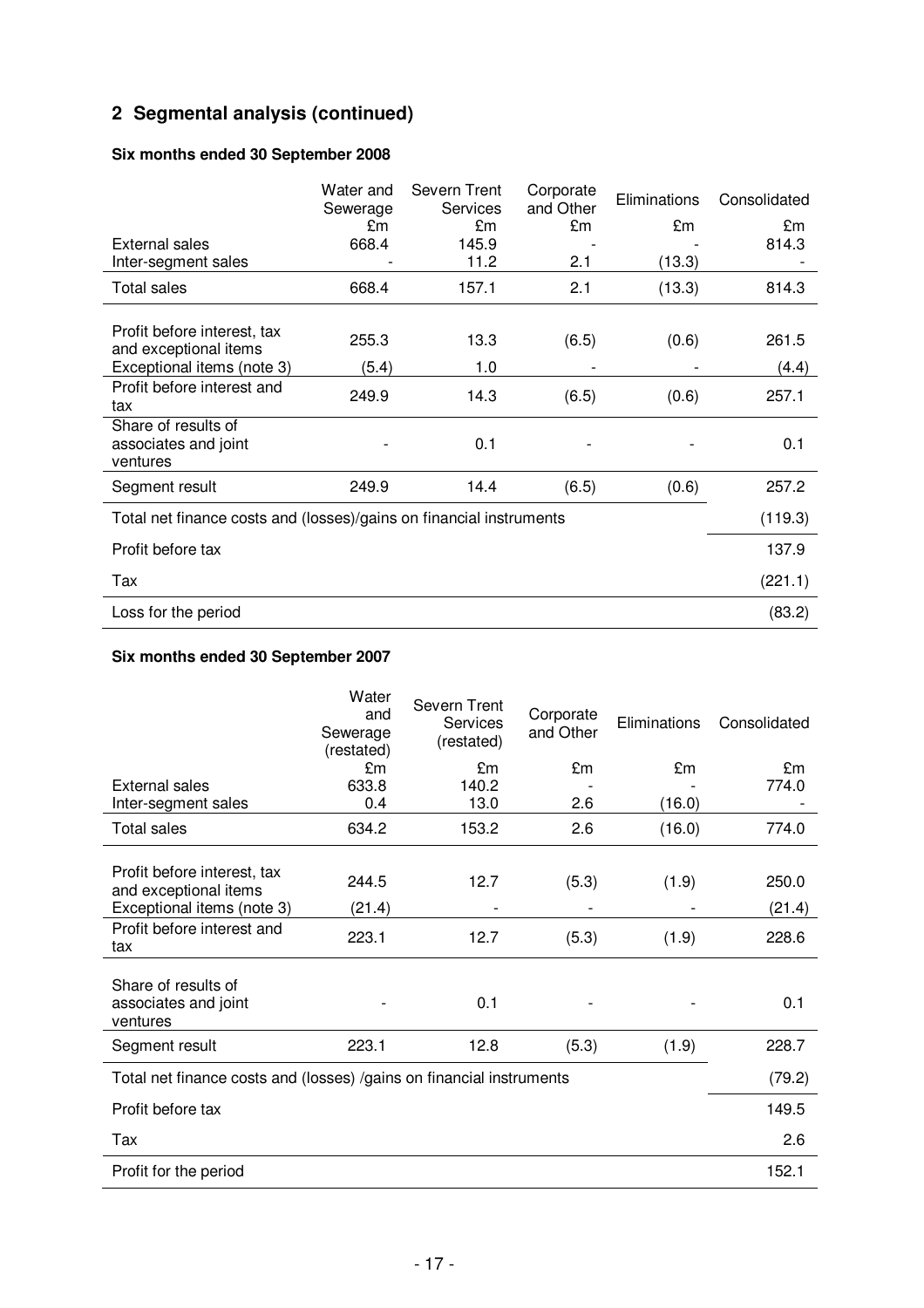# **2 Segmental analysis (continued)**

#### **Six months ended 30 September 2007 (Restated)**

With effect from 1<sup>st</sup> April 2008 Severn Trent Retail Services Ltd and its subsidiary company Complete Credit Management Ltd (together "STRS") were transferred from Water and Sewerage to the Severn Trent Services segment. The comparative information has been restated to reflect this revised classification as follows:

|                                                                           | Water and<br>Sewerage | Water<br>Technologies<br>and Services |
|---------------------------------------------------------------------------|-----------------------|---------------------------------------|
|                                                                           | £m                    | £m                                    |
| External sales as originally stated                                       | 640.5                 | 133.5                                 |
| Transfer STRS Group sales                                                 | (6.7)                 | 6.7                                   |
| Restated external sales                                                   | 633.8                 | 140.2                                 |
|                                                                           |                       |                                       |
| Inter-segment sales as originally stated                                  | 0.1                   | 12.9                                  |
| Reanalysis of inter segment sales following transfer                      | 0.3                   | 0.1                                   |
| Restated inter-segment sales                                              | 0.4                   | 13.0                                  |
|                                                                           |                       |                                       |
| Total sales as originally stated                                          | 640.6                 | 146.4                                 |
| Transfer STRS external group sales                                        | (6.7)                 | 6.7                                   |
| Reanalysis of inter segment sales following transfer                      | 0.3                   | 0.1                                   |
| Restated total sales                                                      | 634.2                 | 153.2                                 |
|                                                                           |                       |                                       |
| Profit before interest, tax and exceptional items as originally<br>stated | 247.1                 | 10.1                                  |
| Transfer STRS group                                                       | (2.6)                 | 2.6                                   |
| Restated profit before interest, tax and exceptional items                | 244.5                 | 12.7                                  |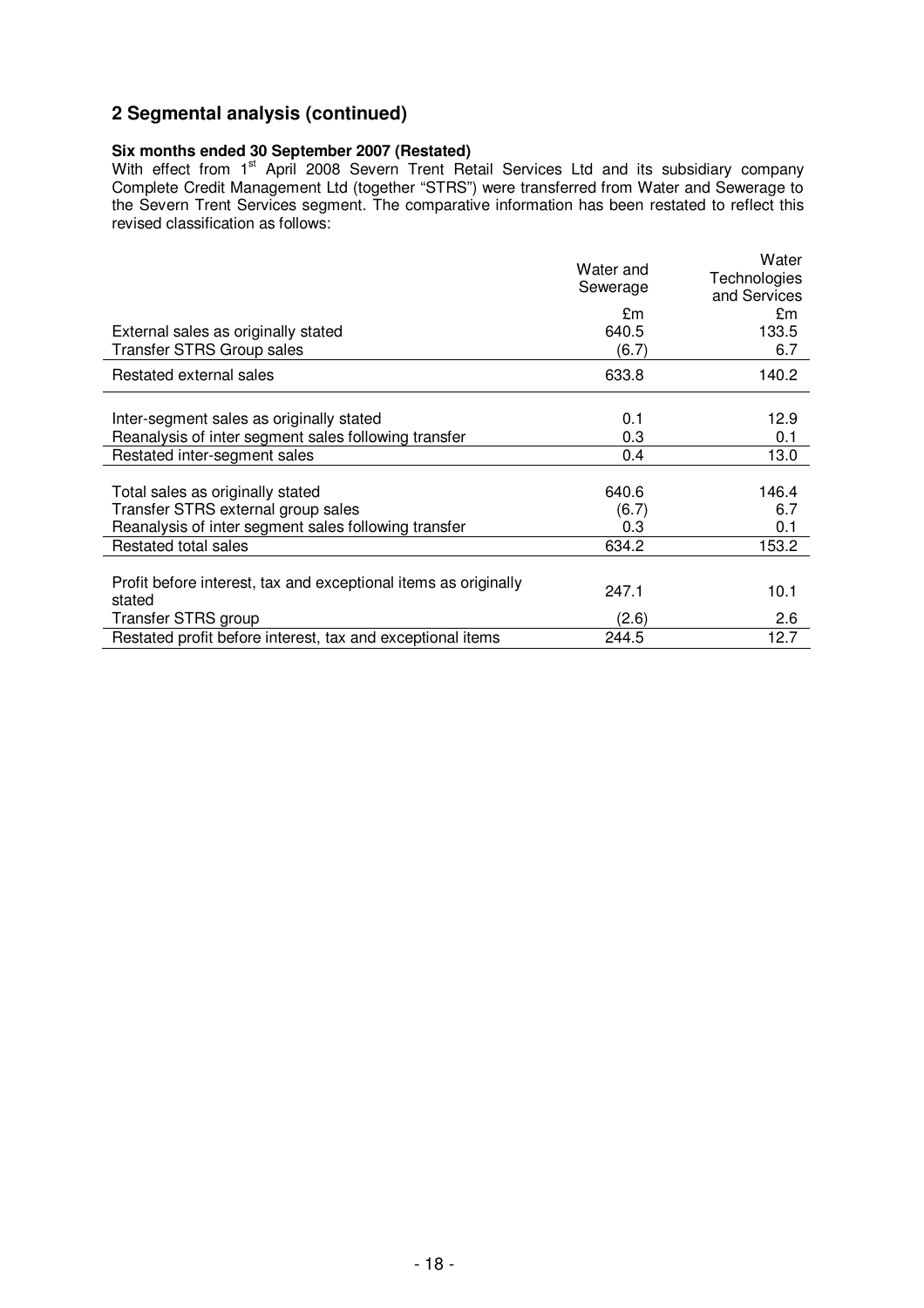# **3 Exceptional items**

The Group classifies as exceptional items of income or expenditure which individually or, if of a similar type, in aggregate should, in the opinion of the directors, be disclosed by virtue of their size or nature if the financial statements are to give a true and fair view.

In the six months ended 30 September 2008 an exceptional charge of £4.4 million arose. This comprised:

- A net credit of £7.2 million arising from the flooding incidents that affected the Water and Sewerage networks during the summer of 2007. This includes insurance recoveries of £9.3 million less costs of £2.1 million;
- A charge of £5.4 million in Water and Sewerage arising from the programme to restructure and realign the business;
- A charge of £7.2 million arising from Severn Trent Water's settlement of the regulatory issues that arose in previous years. This includes a court imposed fine of £2 million and costs of £0.2 million from two offences relating to leakage data supplied to Ofwat in 2001 and 2002 and a provision of £5 million for additional contributions to the Severn Trent Charitable Trust as agreed with Ofwat (see note 13); and
- In Severn Trent Services, a credit of £1 million arising from the release of an exceptional provision made in the prior year relating to third party legal costs.

In the six months ended 30 September 2007 an exceptional charge of £21.4 million arose. This comprised:

- A net cost of £18.2 million arising from the flooding incidents that affected the Water and Sewerage networks during the summer of 2007. This included costs of £23.2 million which had been identified at that date less insurance recoveries of £5 million which had been received; and
- A charge of £3.2 million relating to the programme to improve, restructure and realign the Water and Sewerage business that commenced in the year ended 31 March 2007.

# **4 Tax**

Income tax for the period before exceptional deferred tax is charged in the income statement at 25.7% (six months ended 30 September 2007: credited at 34.8%), representing the best estimate of the average annual effective income tax rate expected for the full year applied to the pre tax income of the six month period.

The effective rate of current tax, excluding prior year charges and exceptional items, calculated on profit before tax, exceptional items and gains/losses on financial instruments was 24.1% (2007: 30.7%).

Current tax of £1.8 million and deferred tax of £25.3 million has been credited directly to reserves in the period.

#### **Exceptional deferred tax**

The Finance Act 2008 includes legislation which will prevent the group claiming industrial building allowances on affected assets after 2011. This change is being introduced by reducing the rate of allowances that may be claimed from 1 April 2008 to 31 March 2011 at which point the allowances will be removed. The removal of these allowances has resulted in an exceptional deferred tax charge of £185.6 million in the period. The directors estimate that the proposed changes will increase the future corporation tax charge by up to £12 million in aggregate in the three years up to the abolition of the allowance.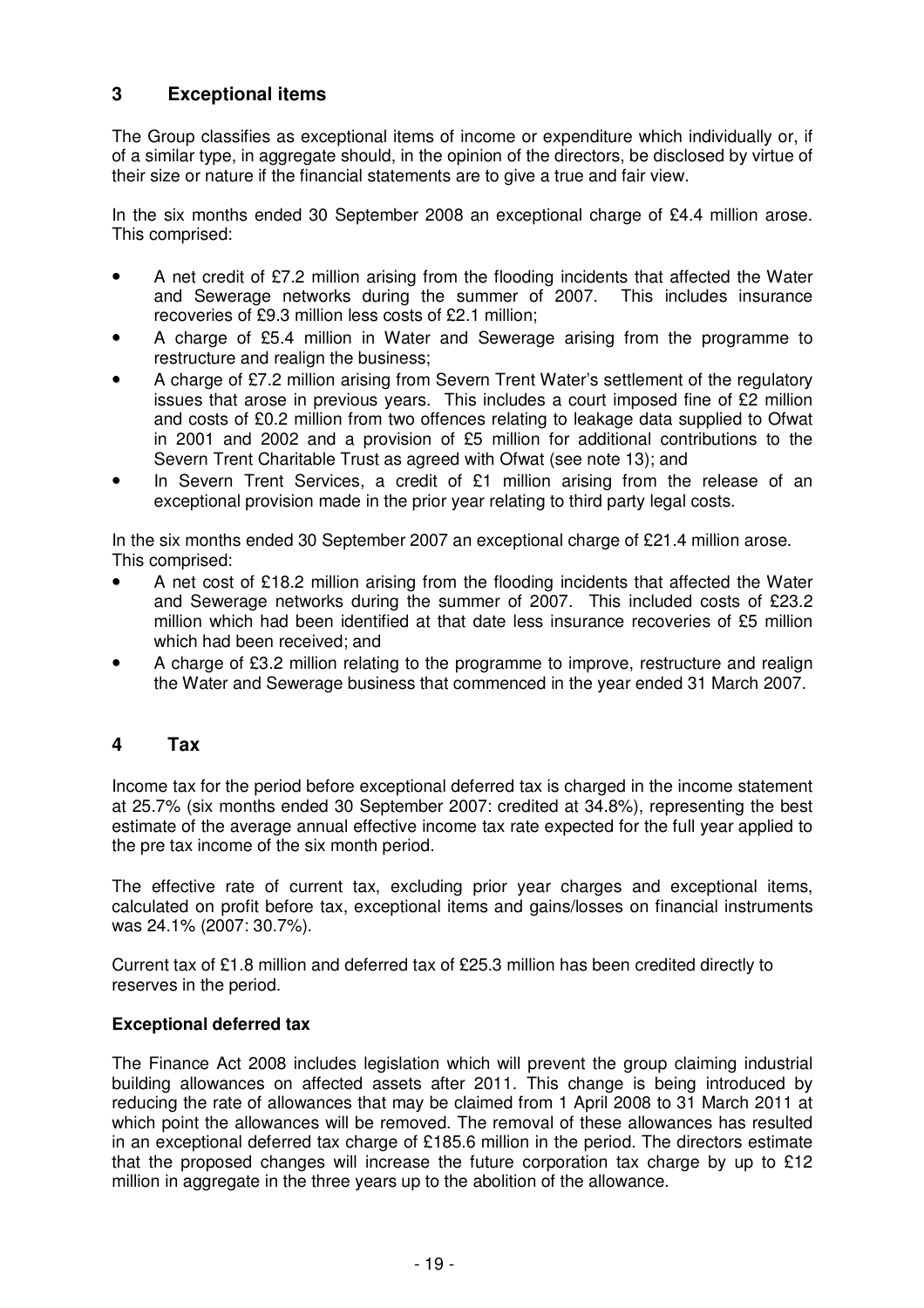# **4 Tax (continued)**

The Finance Act 2007 implemented a reduction in the corporation tax rate from 30% to 28% with effect from 1 April 2008. The impact of this rate reduction on the deferred tax provision was reflected in the prior year and resulted in deferred tax credits of £54.7 million in the profit and loss account and £5.4 million in reserves.

#### **5 Dividends**

Amounts recognised as distributions to equity holders in the period:

| Six months ended 30 September                          | 2008         |      | 2007         |      |
|--------------------------------------------------------|--------------|------|--------------|------|
|                                                        | <b>Pence</b> |      | Pence        |      |
|                                                        | per<br>share | £m   | per<br>share | £m   |
| Final dividend for the year ended 31 March             | 41.34        | 97.0 | 38.68        | 90.4 |
| Proposed interim dividend for the year ending 31 March | 26.29        | 61.9 | 24.34        | 57.0 |

The proposed interim dividend was approved by the board on 24 November 2008 and has not been included as a liability as at 30 September 2008.

#### **6 Earnings per share**

Basic earnings per share are calculated by dividing the earnings attributable to ordinary shareholders by the weighted average number of ordinary shares in issue during the period, excluding those held in the Severn Trent Employee Share Ownership Trust which are treated as cancelled.

For diluted earnings per share, the weighted average number of ordinary shares in issue is adjusted to assume conversion of all potentially dilutive ordinary shares. These represent share options granted to employees where the exercise price is less than the average market price of the Company's shares during the period and LTIP awards where the vesting conditions have been satisfied at the balance sheet date. Potential ordinary shares which would reduce a loss per share are not considered to be dilutive and hence in these circumstances diluted loss per share is equal to basic loss per share.

The calculation of basic and diluted earnings per share is based on the following data:

#### **Earnings**

| Six months ended 30 September                                                                                          | 2008<br>£m | 2007<br>£m |
|------------------------------------------------------------------------------------------------------------------------|------------|------------|
| Earnings for the purpose of basic and diluted earnings per share from<br>continuing and discontinued operations being: |            |            |
| (Loss)/profit for the period attributable to the equity holders of the Company                                         | (83.8)     | 150.9      |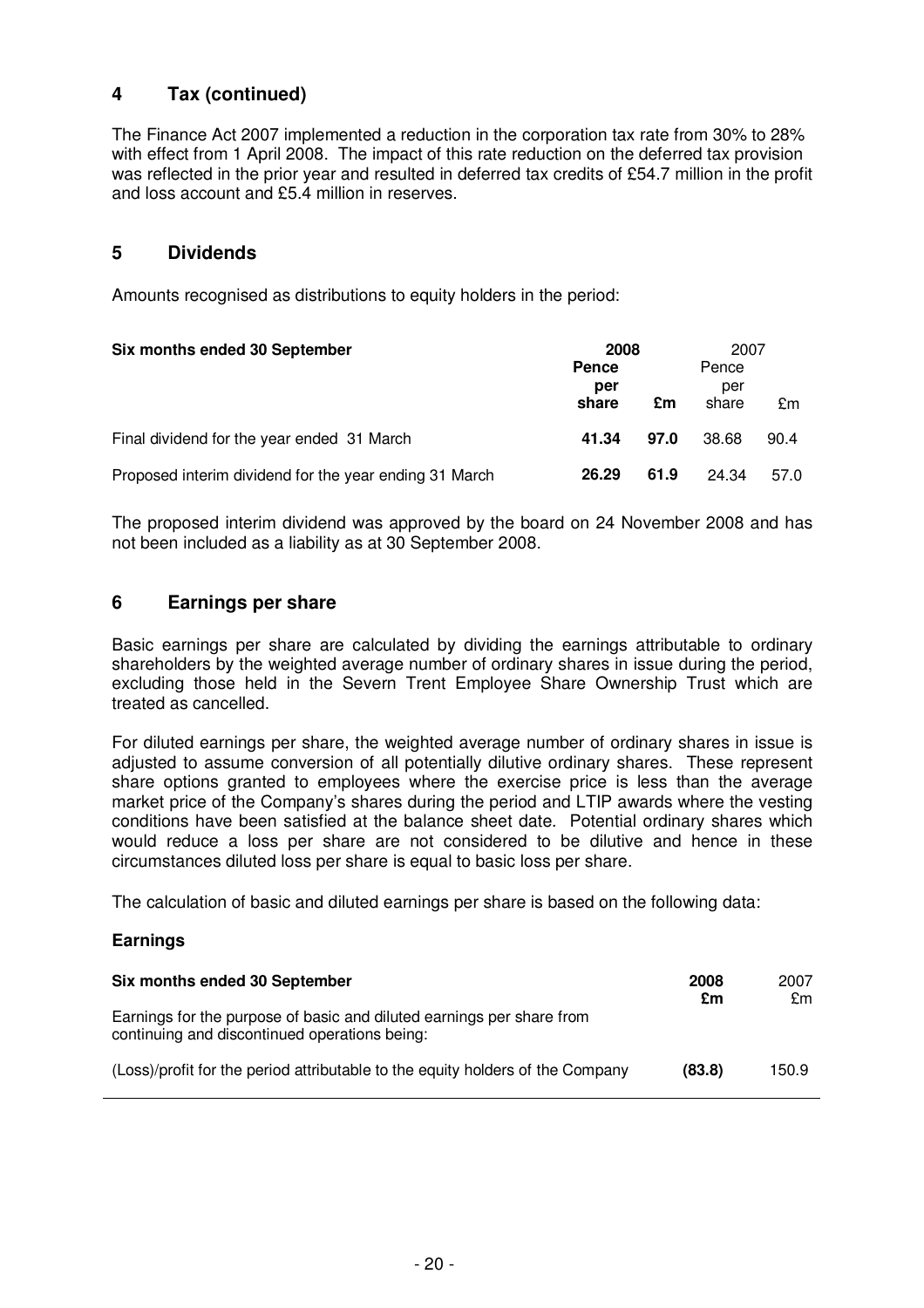## **6 Earnings per share (continued)**

#### **Number of shares**

| Six months ended 30 September                                                               | 2008<br>m    | 2007<br>m |
|---------------------------------------------------------------------------------------------|--------------|-----------|
| Weighted average number of ordinary shares for the purpose of basic earnings<br>per share   | 234.4        | 233.4     |
| Effect of dilutive potential ordinary shares:<br>Share options and LTIPs                    | 1.1          | 1.7       |
| Weighted average number of ordinary shares for the purpose of diluted earnings<br>per share | 235.5        | 235.1     |
| Adjusted earnings per share                                                                 |              |           |
| Six months ended 30 September                                                               | 2008         | 2007      |
|                                                                                             | <b>Pence</b> | Pence     |
| Adjusted basic earnings per share                                                           | 50.0         | 47.6      |
| Adjusted diluted earnings per share                                                         | 49.8         | 47.2      |

Adjusted earnings per share figures. These exclude the effects of deferred tax, (losses)/gains on financial instruments and exceptional items in both 2008 and 2007. The directors consider that the adjusted figures provide a useful additional indicator of performance. The denominators used in the calculations of adjusted basic and diluted earnings per share are the same as those used in the unadjusted figures set out above.

The adjustments to earnings are as follows:

#### **Adjustments to earnings**

| Six months ended 30 September                                                                                      | 2008   | 2007   |
|--------------------------------------------------------------------------------------------------------------------|--------|--------|
|                                                                                                                    | £m     | £m     |
| Earnings for the purpose of basic and diluted earnings per share from<br>continuing operations<br>Adjustments for: | (83.8) | 150.9  |
| Exceptional flood (income)/costs                                                                                   | (7.2)  | 18.2   |
| Exceptional restructuring costs                                                                                    | 5.4    | 3.2    |
| Exceptional charge relating to regulatory matters                                                                  | 7.2    |        |
| Exceptional release of provision for third party legal costs                                                       | (1.0)  |        |
| Current tax related to exceptional items                                                                           | 1.0    | (3.2)  |
| Gains/(losses) on financial instruments                                                                            | 12.2   | (9.4)  |
| Deferred tax                                                                                                       | 183.4  | (48.7) |
| Earnings for the purpose of adjusted basic and diluted earnings per share                                          | 117.2  | 111.0  |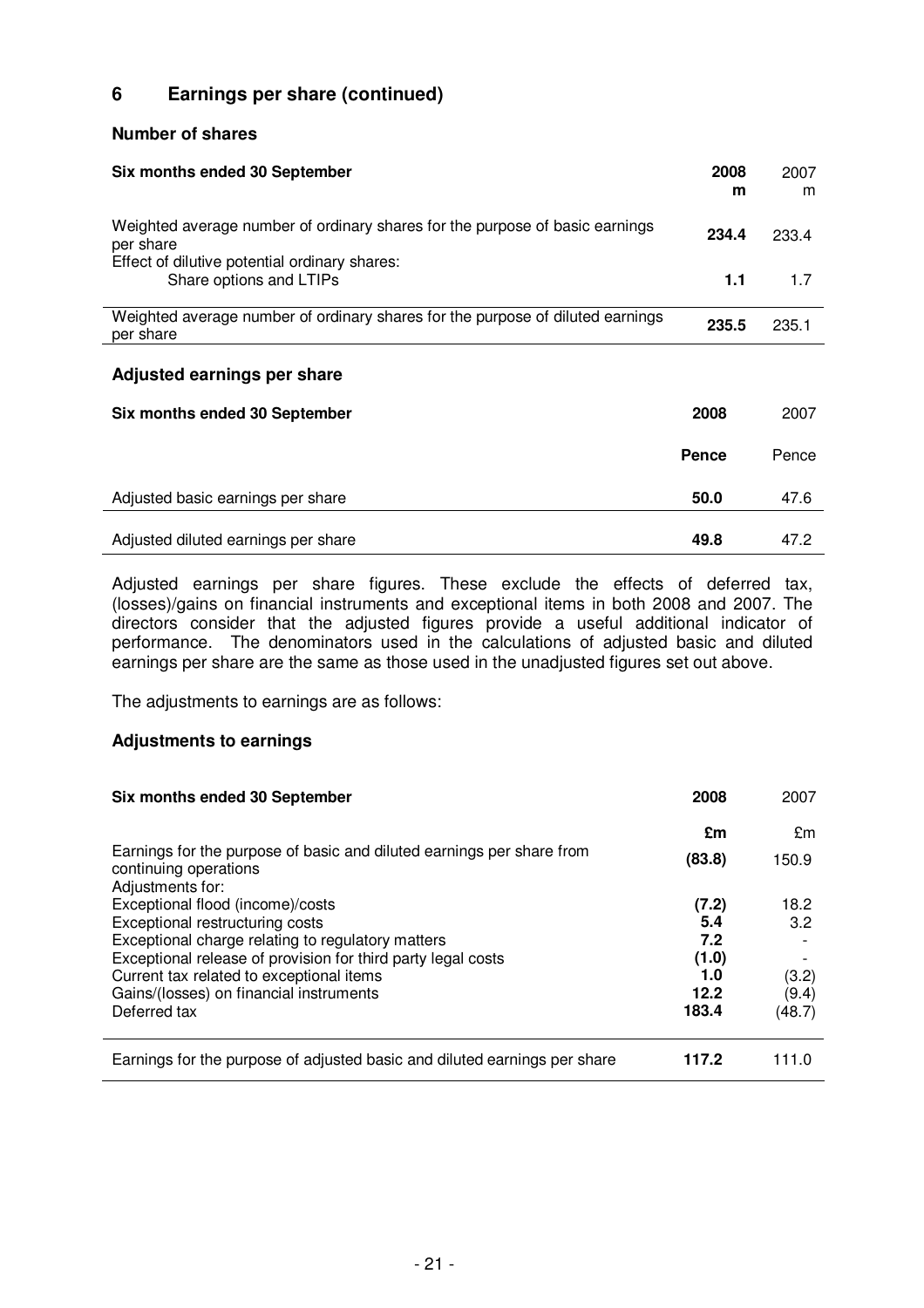# **7 Borrowings**

|                                                                | 30 September<br>2008 | 31 March<br>2008 |
|----------------------------------------------------------------|----------------------|------------------|
|                                                                | £m                   | £m               |
| <b>Bank overdrafts</b>                                         | 6.5                  | 1.0              |
| Bank loans<br>Other Ioans                                      | 744.6<br>2,920.5     | 742.7<br>2,958.1 |
| Obligations under finance leases                               | 380.4                | 385.4            |
| <b>Borrowings</b>                                              | 4,052.0              | 4,087.2          |
|                                                                |                      |                  |
|                                                                | 30 September         | 31 March         |
|                                                                | 2008<br>£m           | 2008<br>£m       |
| The borrowings are repayable as follows:                       |                      |                  |
| On demand or within one year (included in current liabilities) | 280.0                | 459.5            |
| In the second year                                             | 197.0                | 233.5            |
| In the third to fifth years inclusive                          | 807.5                | 155.3            |
| After five years                                               | 2,767.5              | 3,238.9          |
| Included in non-current liabilities                            | 3,772.0              | 3,627.7          |
|                                                                | 4,052.0              | 4,087.2          |

Movements in the Group's net debt in the six months ended 30 September are shown below:

|                                    | <b>Borrowings</b><br>£m | Cash<br>£m | Net debt<br>£m |
|------------------------------------|-------------------------|------------|----------------|
| New debt                           | 4.5                     | (4.5)      |                |
| Interest rolled up                 | 22.9                    |            | 22.9           |
| Capital repayments                 | (83.9)                  | 83.9       |                |
| Fair value adjustments             | 14.2                    |            | 14.2           |
| Exchange and other adjustments     | 1.6                     | (2.4)      | (0.8)          |
| Non cash movements in net debt     | (40.7)                  | 77.0       | 36.3           |
| Cash movements in net debt         | 5.5                     | 1.1        | 6.6            |
| Movement in net debt in the period | (35.2)                  | 78.1       | 42.9           |
| Net debt at 1 April 2008           | 4,087.2                 | (654.4)    | 3,432.8        |
| Net debt at 30 September 2008      | 4,052.0                 | (576.3)    | 3,475.7        |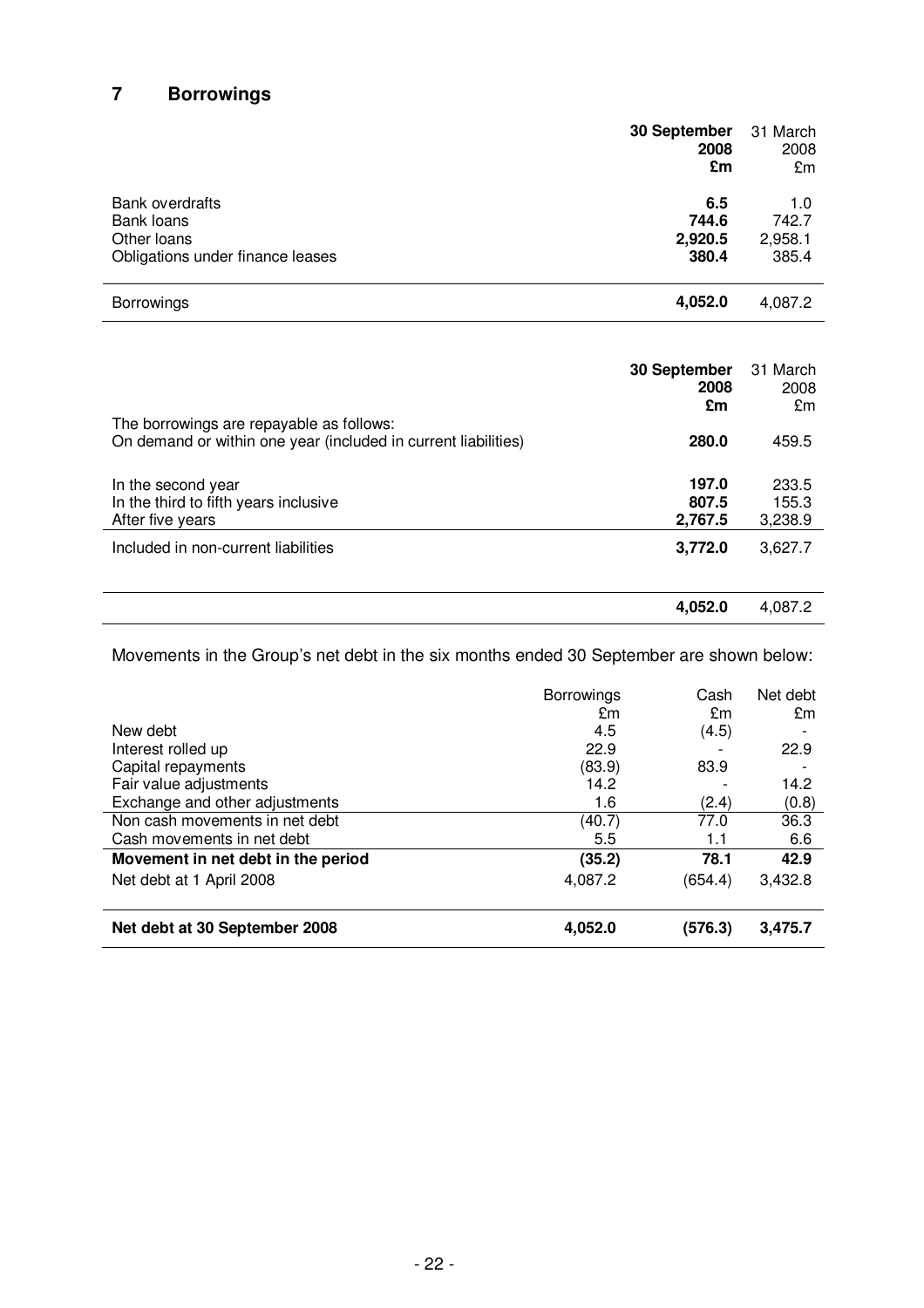#### **8 Retirement benefit schemes**

The Group operates three defined benefit schemes being the Severn Trent Pension Scheme, the Severn Trent Mirror Image Scheme and the Severn Trent Senior Staff Pension Scheme. The Group also has an unfunded obligation to provide benefits to certain former employees whose earnings were in excess of the pensions cap that operated when the benefits were accrued.

The retirement benefit obligation as at 30 September 2008 has been calculated on a year to date basis, using the actuarial valuation update as at 31 March 2008. There have not been any significant fluctuations or one time events since that date that would require adjustment to the actuarial assumptions made at 31 March 2008. However, the market based assumptions have been updated for conditions prevailing at the balance sheet date as follows:

|                | 30 September | 31 March |
|----------------|--------------|----------|
|                | 2008         | 2008     |
| Discount rate  | 6.6%         | $6.4\%$  |
| Inflation rate | $3.4\%$      | $3.4\%$  |

The defined benefit assets have been updated to reflect their market value as at 30 September 2008. Differences between the expected return on assets and the actual return on assets have been recognised as an actuarial loss in the statement of recognised income and expense in accordance with the Group's accounting policy.

Amounts recognised in the income statement in respect of these defined benefit schemes are as follows:

| Six months ended 30 September                | 2008<br>£m | 2007<br>£m |
|----------------------------------------------|------------|------------|
| Amounts charged to operating costs:          |            |            |
| Current service cost                         | (13.9)     | (15.3)     |
| Amounts charged to net finance costs:        |            |            |
| Interest cost                                | (46.3)     | (40.4)     |
| Expected return on scheme assets             | 44.2       | 46.7       |
|                                              | (2.1)      | 6.3        |
|                                              |            |            |
| Total amount charged to the income statement | (16.0)     | (9.0)      |

Actuarial gains and losses have been reported in the statement of recognised income and expense.

The amount included in the balance sheet arising from the Group's obligations under defined benefit schemes is as follows:

|                                                                                             | 30 September<br>2008<br>£m | 31 March<br>2008<br>£m |
|---------------------------------------------------------------------------------------------|----------------------------|------------------------|
| Present value of defined benefit obligations – funded schemes<br>Total fair value of assets | (1, 431.7)<br>1.211.8      | (1,451.9)<br>1,332.3   |
| Present value of defined benefit obligations – unfunded schemes                             | (6.4)                      | (6.4)                  |
| Liability recognised in the balance sheet                                                   | (226.3)                    | (126.0)                |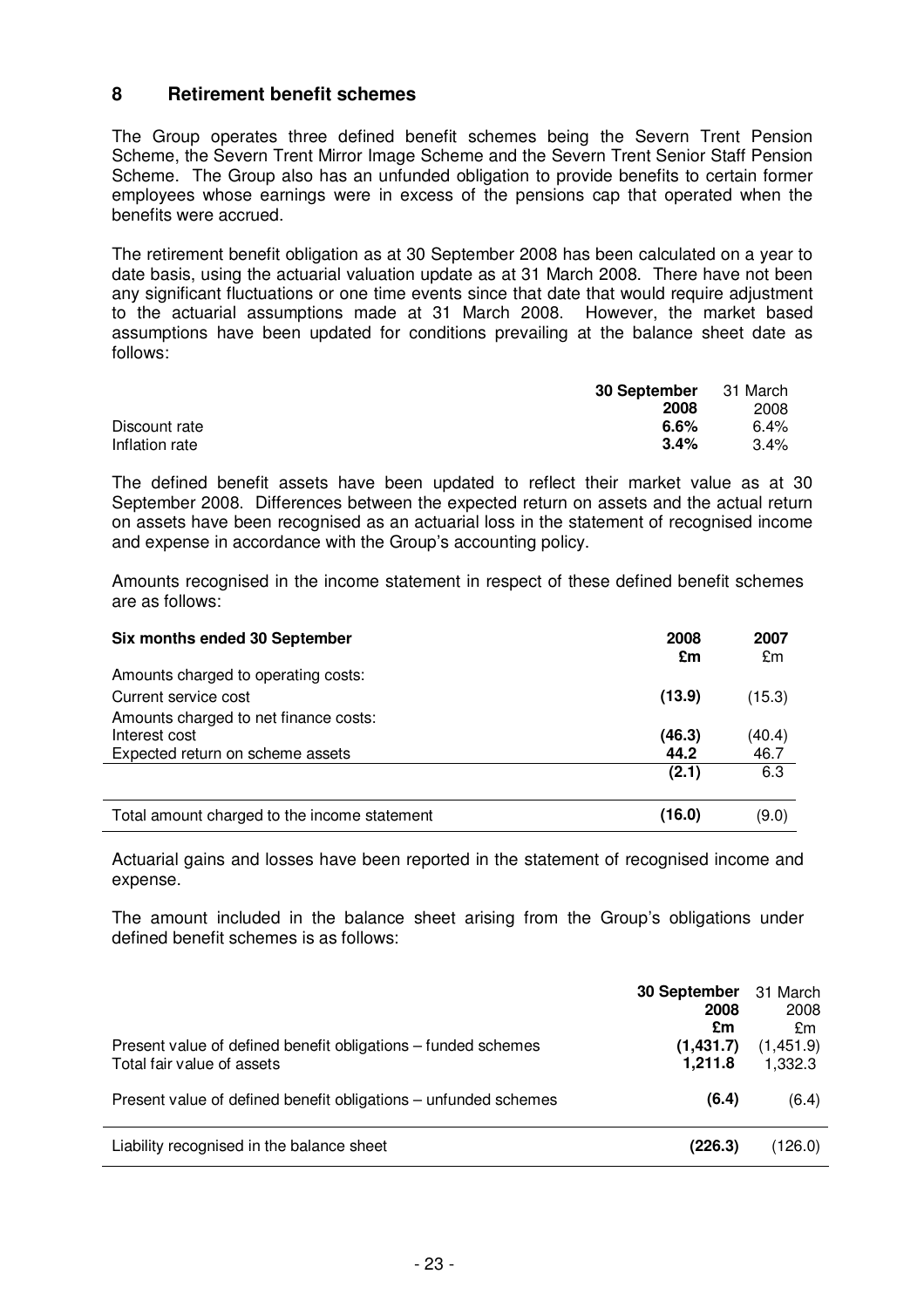## **8 Retirement benefit schemes (continued)**

Movements in the liability recognised in the balance sheet were as follows:

| Six months ended 30 September                                                 | 2008    | 2007    |
|-------------------------------------------------------------------------------|---------|---------|
|                                                                               | £m      | £m      |
| At 1 April                                                                    | (126.0) | (135.1) |
| Service cost                                                                  | (13.9)  | (15.3)  |
| Interest cost                                                                 | (46.3)  | (40.4)  |
| Expected return on scheme assets                                              | 44.2    | 46.7    |
| Contributions from the sponsoring companies                                   | 18.3    | 33.1    |
| Actuarial losses recognised in the statement of recognised income and expense | (102.6) | (7.5)   |
| At 30 September                                                               | (226.3) | (118.5) |

## **9 Share capital**

At 30 September 2008 the issued and fully paid share capital was 235.6 million shares of 97<sup>17</sup>/<sub>19</sub> p amounting to £230.6 million (31 March 2008: 234.6 million shares of 97<sup>17</sup>/<sub>19</sub> p amounting to £229.7 million).

During the period the Group issued 978,591 shares as a result of the exercise of employee share options.

#### **10 Movements in total equity**

|                                     | Share<br>capital<br>£m | Share<br>premium<br>£m   | Other<br>reserves<br>£m | Retained<br>earnings<br>£m | Minority<br>interests<br>£m | Total<br>equity<br>£m |
|-------------------------------------|------------------------|--------------------------|-------------------------|----------------------------|-----------------------------|-----------------------|
| At 1 April 2008                     | 229.7                  | 64.3                     | 427.4                   | 479.6                      | 4.2                         | 1,205.2               |
| Shares issued                       | 0.9                    | 5.3                      | -                       |                            |                             | 6.2                   |
| Share based payments                | ٠                      | $\overline{\phantom{0}}$ |                         | 0.5                        |                             | 0.5                   |
| Tax on share based<br>payments      |                        | $\overline{\phantom{0}}$ |                         | (0.7)                      |                             | (0.7)                 |
| Dividends paid                      | -                      |                          |                         | (97.0)                     | (0.8)                       | (97.8)                |
| Recognised income for the<br>period |                        |                          | 12.8                    | (157.8)                    | 1.0                         | (144.0)               |
| At 30 September 2008                | 230.6                  | 69.6                     | 440.2                   | 224.6                      | 4.4                         | 969.4                 |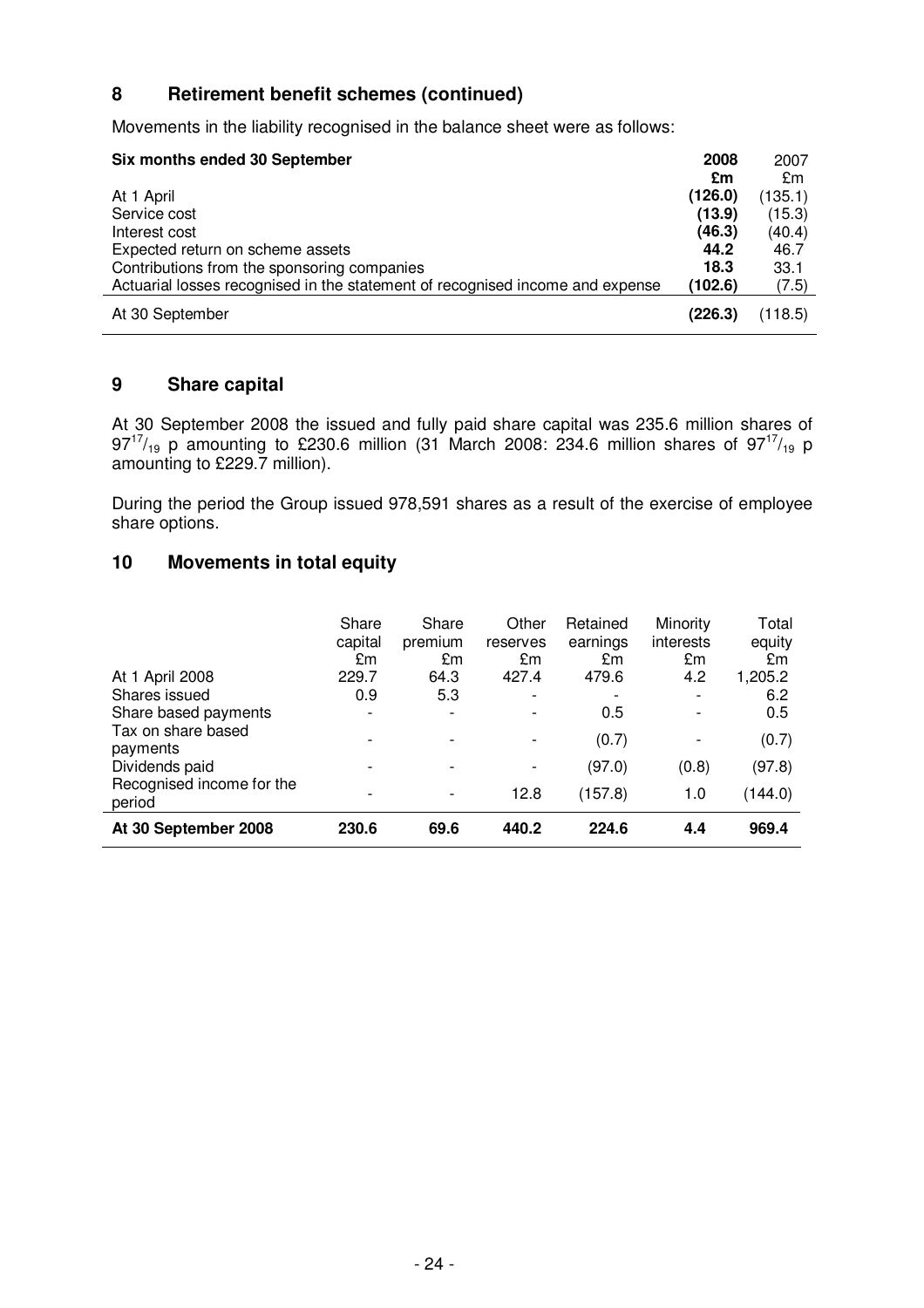## **11 Net cash inflow from operating activities**

| Six months ended 30 September                                                                                                                                                                                                                                                                                                                                                                                           | 2008<br>£m                                                                                 | 2007<br>£m                                                                                |
|-------------------------------------------------------------------------------------------------------------------------------------------------------------------------------------------------------------------------------------------------------------------------------------------------------------------------------------------------------------------------------------------------------------------------|--------------------------------------------------------------------------------------------|-------------------------------------------------------------------------------------------|
| Profit before interest and tax<br>Depreciation of property, plant and equipment<br>Amortisation of intangible assets<br>Pension service cost<br>Pension contributions<br>Share based payments charge<br>(Profit) on sale of property, plant and equipment<br>Deferred income movement<br>Provisions for liabilities and charges<br>Utilisation of provisions for liabilities and charges<br>Decrease in working capital | 257.1<br>104.5<br>12.0<br>13.9<br>(18.3)<br>2.7<br>(2.0)<br>(2.4)<br>4.0<br>(43.6)<br>41.7 | 228.6<br>102.0<br>15.3<br>15.3<br>(33.1)<br>1.6<br>(0.4)<br>(2.9)<br>1.7<br>(4.4)<br>66.6 |
| Cash generated from operations<br>Interest paid<br>Interest element of finance lease rental payments<br>Tax received/(paid)                                                                                                                                                                                                                                                                                             | 369.6<br>(94.2)<br>(8.9)<br>26.6                                                           | 390.3<br>(68.1)<br>(37.0)                                                                 |
| Net cash inflow from operating activities                                                                                                                                                                                                                                                                                                                                                                               | 293.1                                                                                      | 285.2                                                                                     |

#### **12 Post balance sheet events**

There were no significant post balance sheet events.

#### **13 Contingent Liabilities**

Details of the Group's contingent liabilities were disclosed in the financial statements for the year ended 31 March 2008 which were approved on 4 June 2008. No further contingent liabilities have been identified since that date. Developments relating to the matters disclosed are set out below.

- On 1 July 2008 Severn Trent Plc announced that at the Central Criminal Court Severn Trent Water Limited was fined £2 million and ordered to pay £220,000 costs after pleading guilty to two offences relating to leakage data supplied to Ofwat in 2001 and 2002. These costs have been included as an exceptional item in these financial statements (see note 3).
- Severn Trent Plc announced on 1<sup>st</sup> August 2008 that it accepted the fines of £35.8 million imposed by Ofwat for deliberately providing false information to Ofwat in the period 2005-06, and for delivering poor service to its customers in the same period. A provision for this amount was included in the financial statements for the year ended 31 March 2008.
- Severn Trent Plc has also concluded discussions with Ofwat concerning the resolution of the Ofwat interim report of March 2006. As a result, Severn Trent Water Limited has agreed to provide targeted financial support to its low-income customers who are in most need of financial support in the current difficult economic climate by making payments totaling £5m to the Severn Trent Charitable Trust Fund. This is likely to be paid £2m in each of the two years 2008-09 and 2009-10 and £1m in 2010-11 but has been provided in full in these financial statements (see note 3).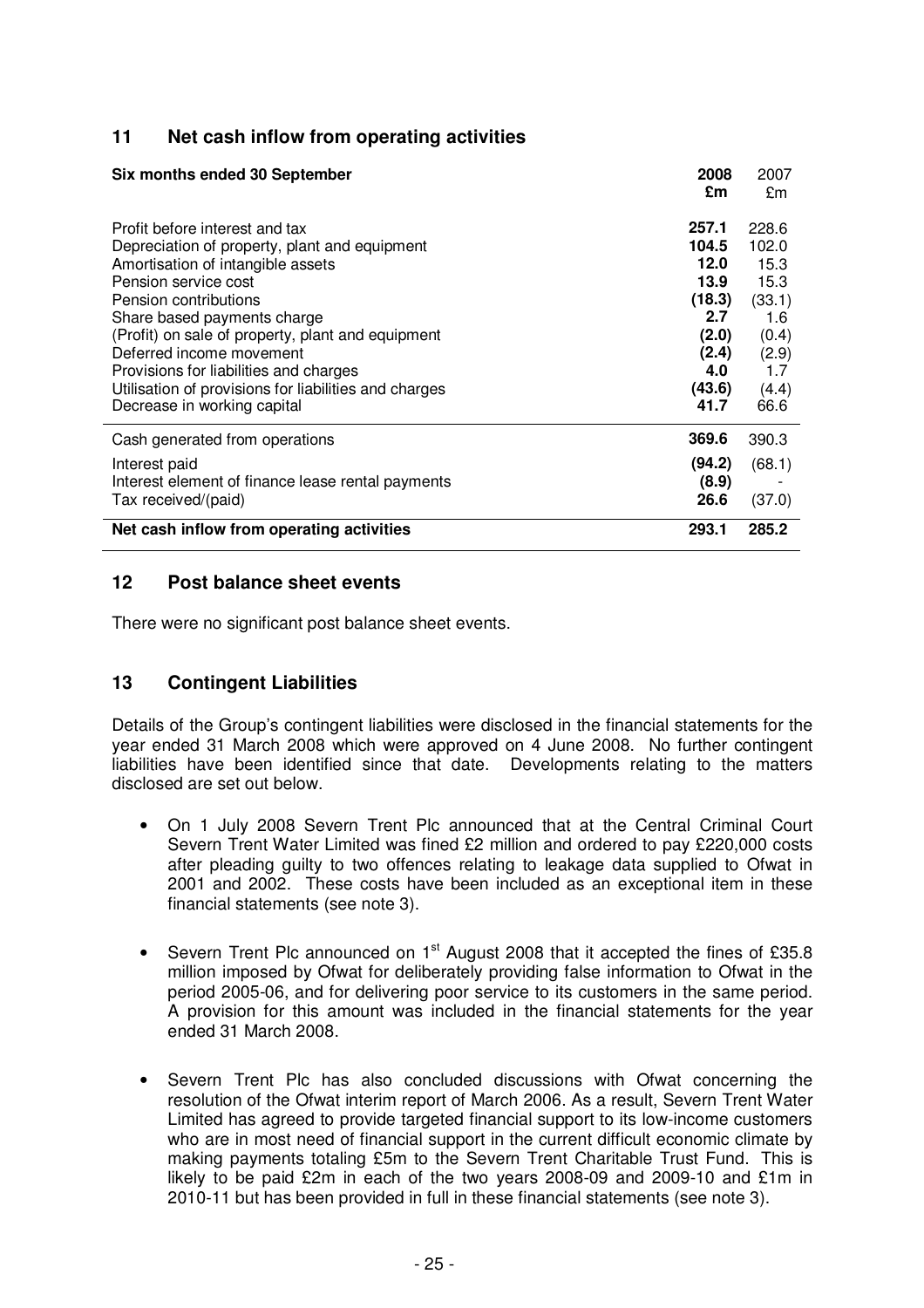#### **14 Forward-looking statements**

This document contains certain "forward-looking statements" with respect to Severn Trent's financial condition, results of operations and business, and certain of Severn Trent's plans and objectives with respect to these items.

Forward-looking statements are sometimes, but not always, identified by their use of a date in the future or such words as "anticipates", "aims", "due", "could", "may", "should", "expects", "believes", "intends", "plans", "targets", "goal" or "estimates". By their very nature forwardlooking statements are inherently unpredictable, speculative and involve risk and uncertainty because they relate to events and depend on circumstances that will occur in the future.

There are a number of factors that could cause actual results and developments to differ materially from those expressed or implied by these forward-looking statements. These factors include, but are not limited to, changes in the economies and markets in which the Group operates; changes in the regulatory and competition frameworks in which the Group operates; changes in the markets from which the Group raises finance; the impact of legal or other proceedings against or which affect the Group; and changes in interest and exchange rates.

All written or verbal forward-looking statements, made in this document or made subsequently, which are attributable to Severn Trent or any other member of the Group or persons acting on their behalf are expressly qualified in their entirety by the factors referred to above. Severn Trent does not intend to update these forward-looking statements.

#### **15 Cautionary statement**

This document is not an offer to sell, exchange or transfer any securities of Severn Trent Plc or any of its subsidiaries and is not soliciting an offer to purchase, exchange or transfer such securities in any jurisdiction. Securities may not be offered, sold or transferred in the United States absent registration or an applicable exemption from the registration requirements of the US Securities Act of 1933 (as amended).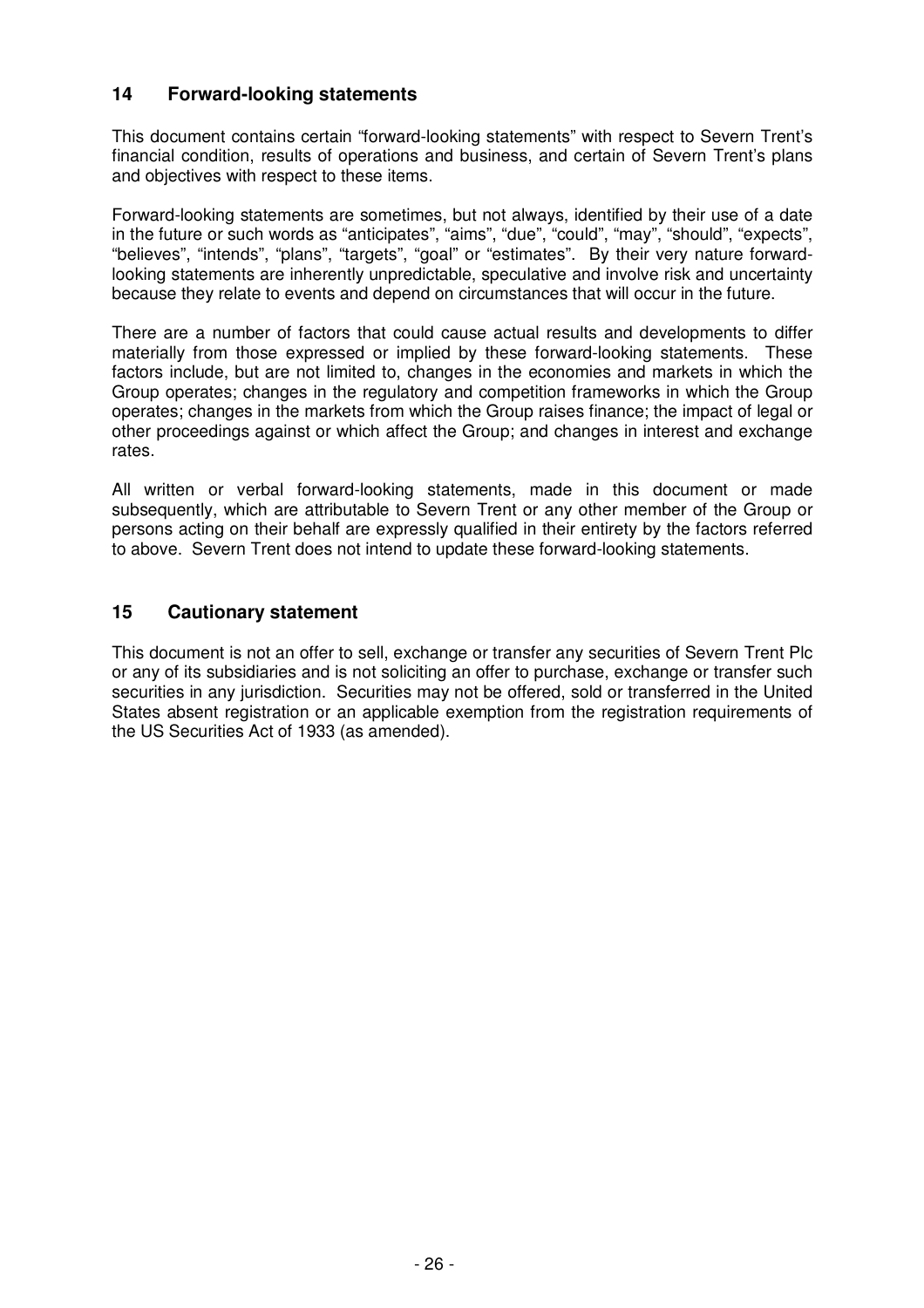## **Responsibility statement**

We confirm to the best of our knowledge:

- (a) the condensed set of financial statements has been prepared in accordance with IAS 34; and
- (b) the interim management report includes a fair review of the information required by Disclosure and Transparency Rules 4.2.7R and 4.2.8R of the United Kingdom Financial Services Authority.

Signed on behalf of the Board who approved the half yearly financial report on 24 November 2008.

Sir John Egan Michael McKeon<br>Chairman Michael McKeon<br>Finance Director Finance Director

Further copies of this half yearly financial report may be obtained from the Company Secretary, Severn Trent Plc, 2297 Coventry Road, Birmingham B26 3PU.